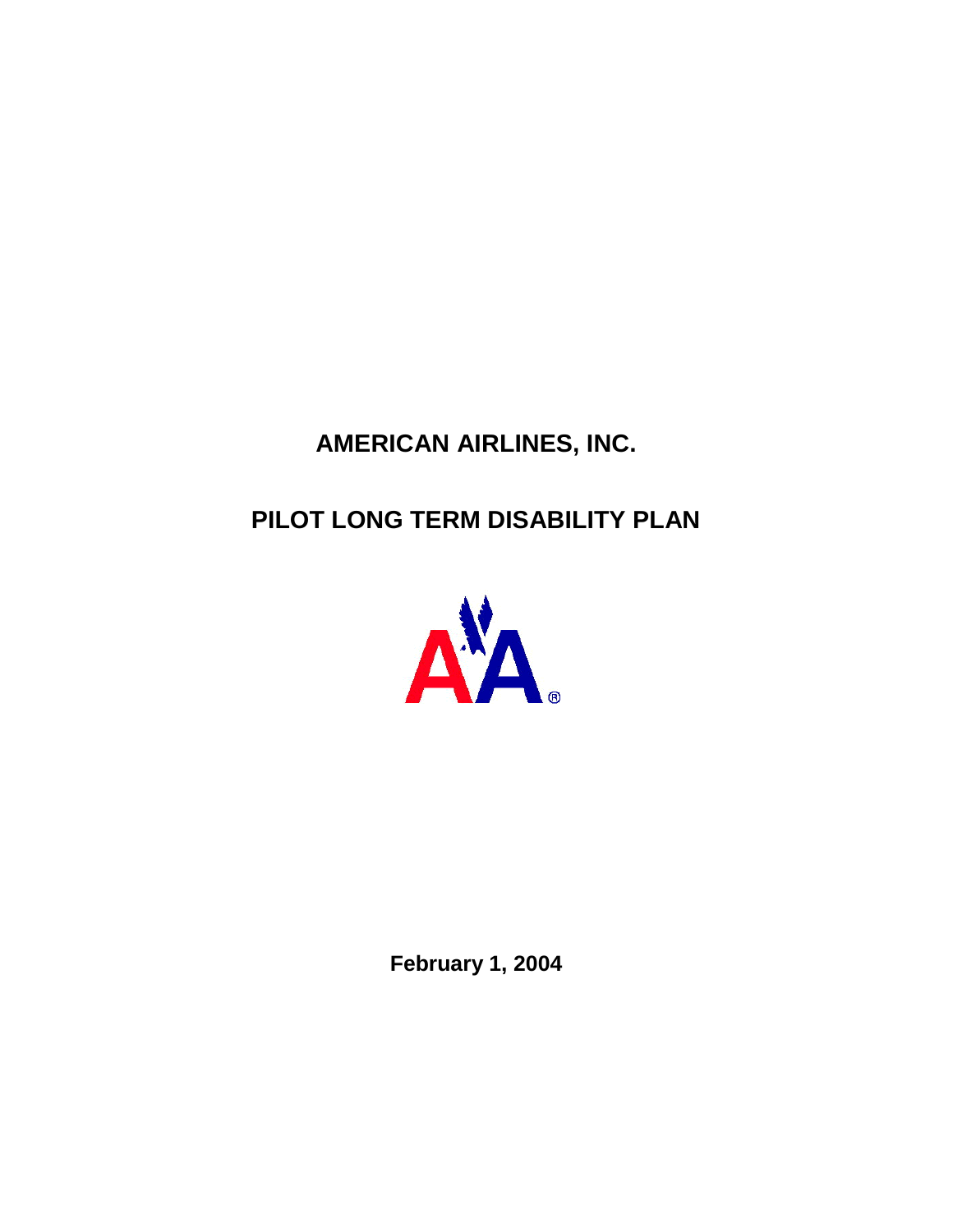## **Table of Contents**

| $\mathbf{I}$ . |                                 |                  |
|----------------|---------------------------------|------------------|
| II.            |                                 |                  |
| III.           |                                 |                  |
| IV.            |                                 |                  |
| Α.             |                                 |                  |
| В.             |                                 |                  |
| V.             |                                 |                  |
| VI.            |                                 |                  |
| VII.           |                                 |                  |
| Α.             |                                 |                  |
| В.             |                                 |                  |
| C.             |                                 |                  |
| D.             |                                 |                  |
| Ε.             |                                 |                  |
| F.             |                                 |                  |
| G.             |                                 |                  |
| Η.             |                                 |                  |
| I.             |                                 |                  |
| VIII.          |                                 |                  |
| Α.             |                                 |                  |
| В.             |                                 |                  |
| C.             |                                 |                  |
| D.             |                                 |                  |
| Ε.             |                                 |                  |
| F.             | j.<br>American Airlines, Inc.   | February 1, 2004 |
|                | Pilot Long Term Disability Plan |                  |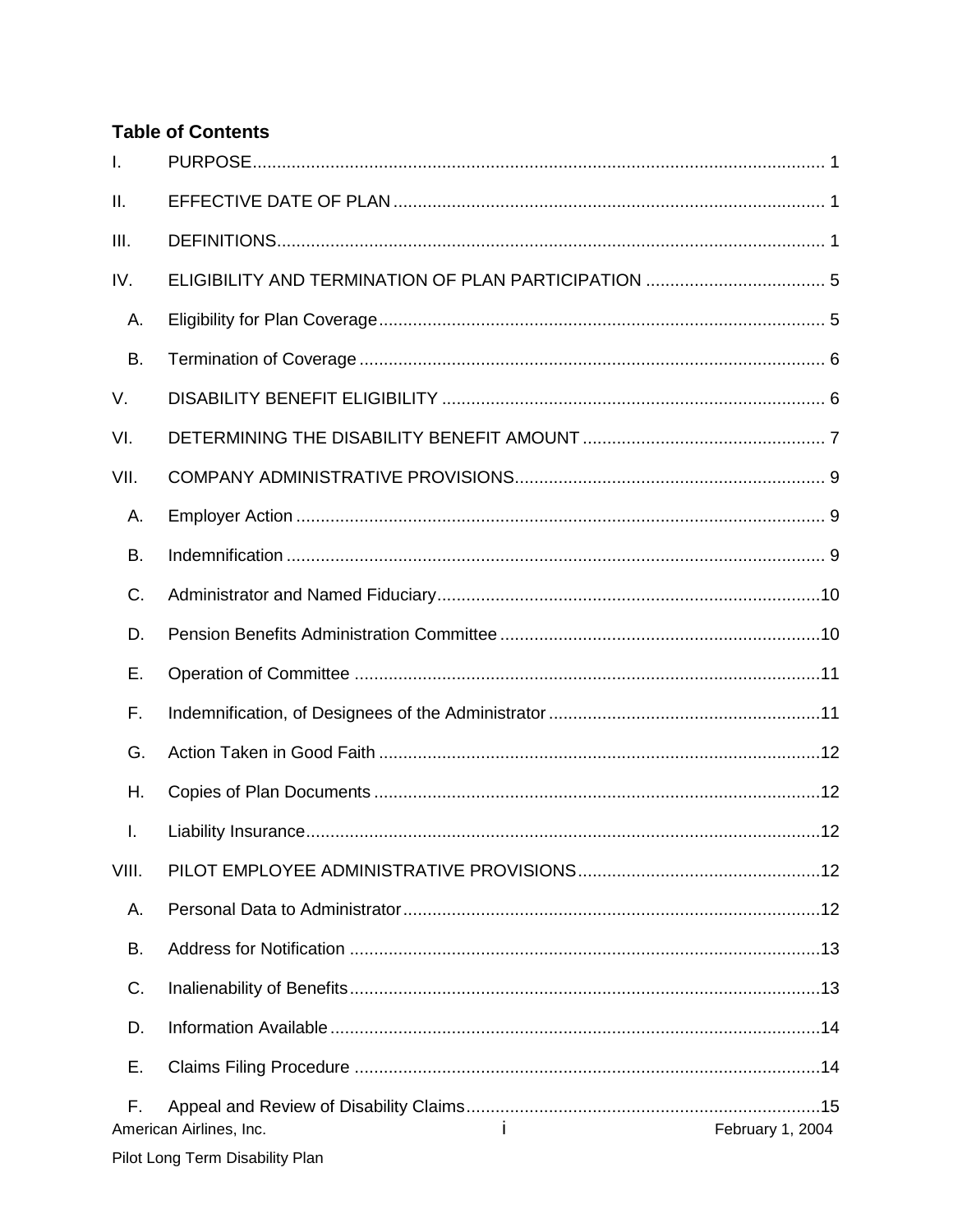| G.  |  |
|-----|--|
| IX. |  |
| Α.  |  |
| B.  |  |
| C.  |  |
| D.  |  |
| Ε.  |  |
| F.  |  |
| G.  |  |
| Н.  |  |
| I.  |  |
| J.  |  |
| Κ.  |  |
| L.  |  |
| M.  |  |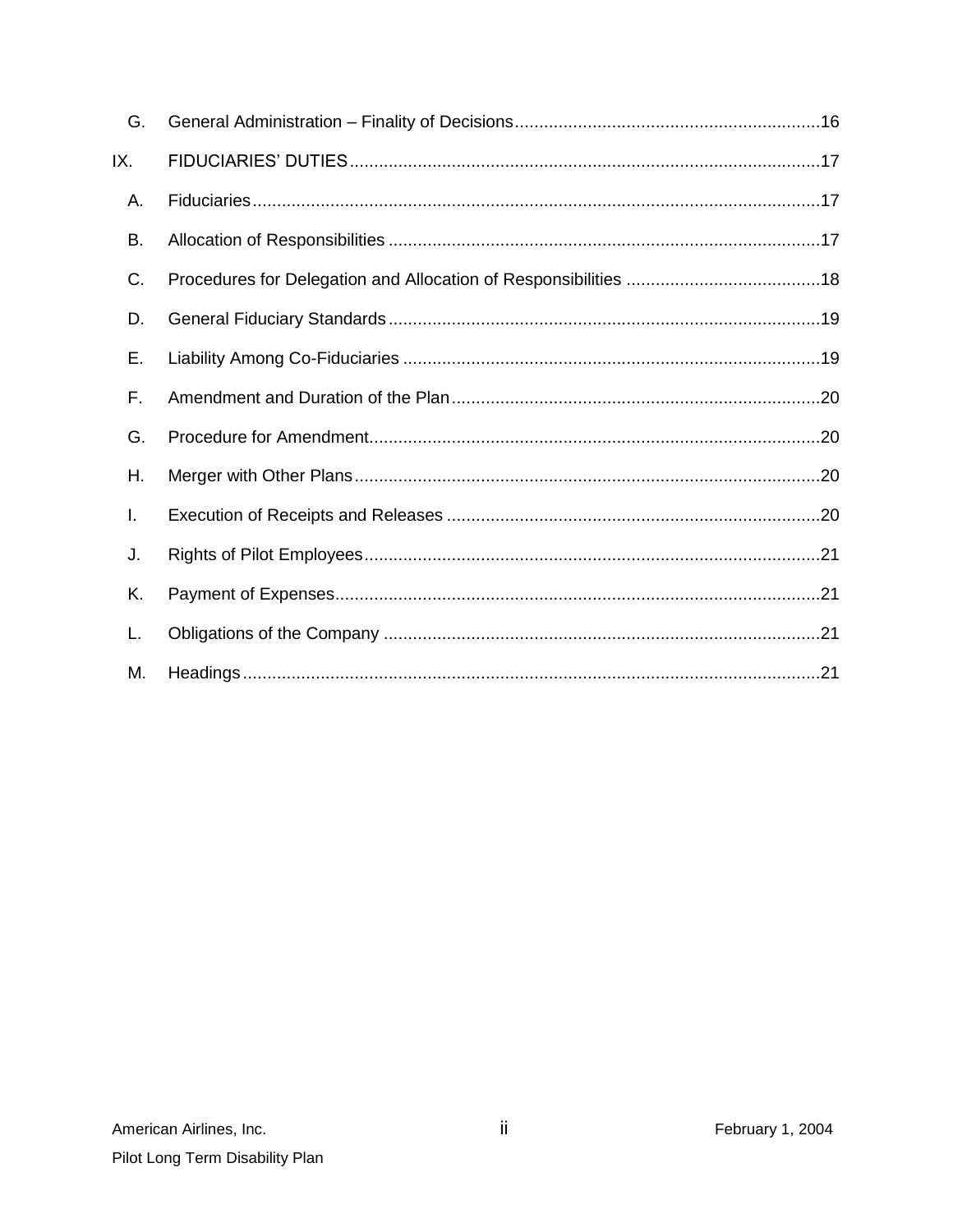# **AMERICAN AIRLINES, INC. PILOT LONG TERM DISABILITY PLAN**

## **I. PURPOSE**

Income protection during periods of Disability is a fundamentally important concern for each of us.

Long term Disability benefits for eligible pilots have previously been provided under the Disability provisions of the American Airlines, Inc. Pilot Retirement Benefit Program ("the Program"). This Plan replaces the Disability benefits provided under the Program for Disabilities incurred after the Plan's Effective Date and is provided, administered and funded by the Company subject to the Agreements between the Association and the Company.

Pilot Employees must follow the procedures and meet the requirements of the Plan, as contained in this document, to obtain Disability benefits. Questions about the Plan should be directed to your local crew base Flight Administrator.

Throughout this document any reference to gender-specific terms (such as, "he" or "him") shall apply to both genders.

This document constitutes the complete and official Plan document and Summary Plan Description. It is intended to give you an understandable description of the benefits provided by this Plan, how to apply for benefits and your rights under the Plan.

## **II. EFFECTIVE DATE OF PLAN**

The provisions of this Plan shall be effective for Disabilities incurred on or after February 1, 2004. Disabilities incurred prior to February 1, 2004 are not covered under the terms of this Plan but are covered under the Disability provisions of the Program. This means that if you were Disabled prior to February 1, 2004, you will be covered under the Disability provisions of the Program even though your Disability benefit payments may not begin until after February 1, 2004.

## **III. DEFINITIONS**

For purposes of this Plan, the following definitions shall apply, unless the context clearly indicates otherwise. These defined terms are capitalized throughout this document to indicate their special meaning within the context of the Plan:

- A. **"Active Pilot Employee"** means a Pilot Employee who performs or is eligible to perform duties as a pilot for the Company. An Active Pilot Employee will include a Pilot Employee who is receiving Compensation from an Employer or the Association for periods during an Authorized Leave of Absence.
- B. **"Administrator"** means the Company.
- C. **"Agreement(s)"** mean(s) a "bona fide" collective bargaining agreement or agreements (within the meaning of section 7701(a)(46) of the Code) between the Association and the Company.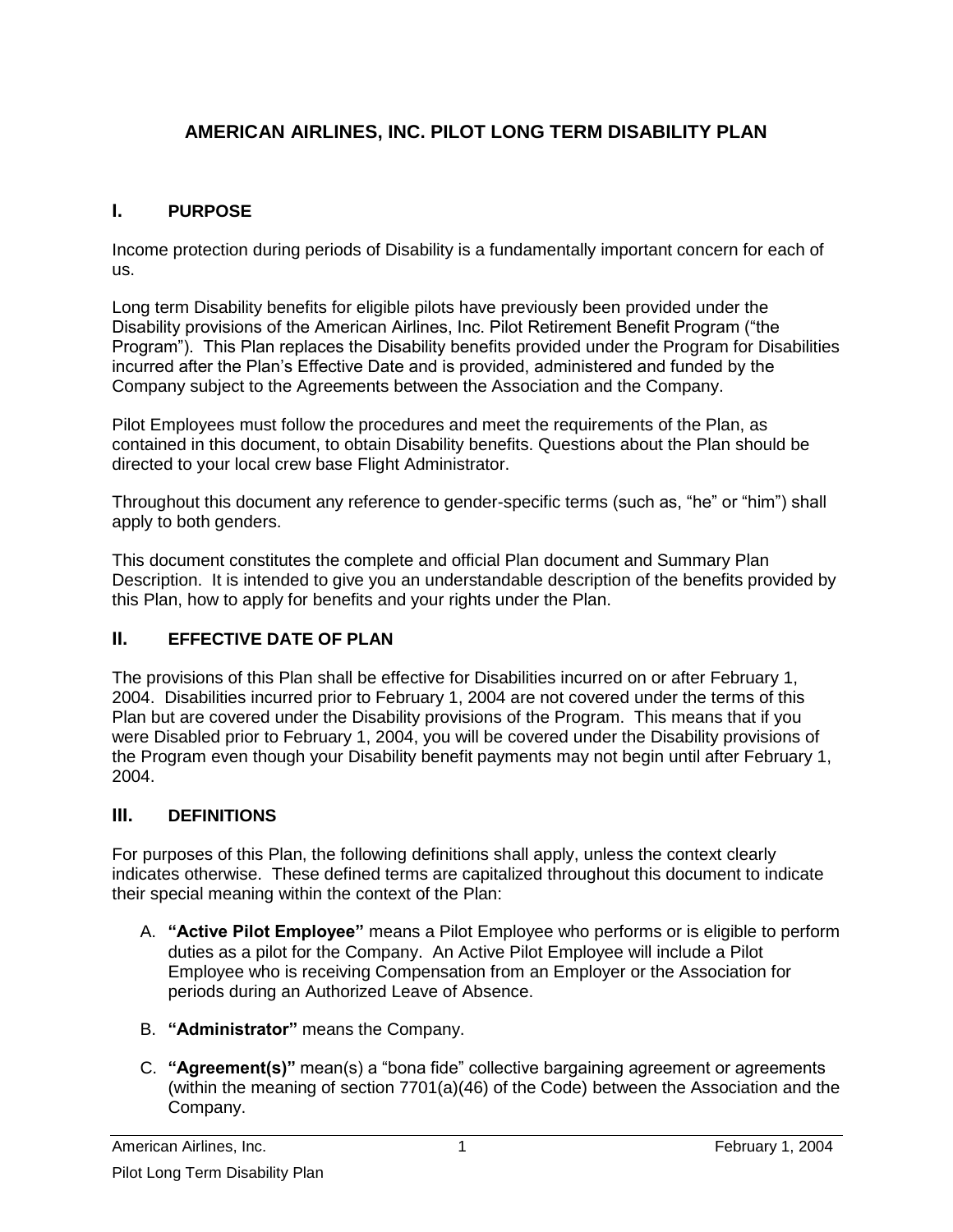- D. **"Appeals Materials"** means written comments, documents, records, and other information, relevant to a benefit claim that an applicant submits to the Administrator or to the Pension Benefits Administration Committee.
- E. **"Association"** means the Allied Pilots Association or such successor organization as may be designated as the bargaining representative for the Pilot Employees.
- F. "**Association Leave"** means a Pilot Employee's leave of absence approved by the Employer for Association business.
- G. **"Authorized Leave of Absence"** means any absence authorized by an Employer, including, but not limited to, an Association Leave or a leave of absence that is listed in Supplement F-1, paragraph 8 of the Agreements. An Authorized Leave of Absence shall be granted by an Employer for mandatory service in the Armed Forces of the United States, jury duty, or to comply with the Family and Medical Leave Act of 1993 or Uniformed Services Employment and Reemployment Rights Act of 1994. An Authorized Leave of Absence may be granted by an Employer for sickness, accident, vacation, Disability, or for other reasons under rules established by the Employer and uniformly applied to all individuals similarly situated.

Except as provided in Supplement F-1, paragraph 1 of the Agreements, if the Pilot Employee does not return to active Service with the Employer on or before the termination of his Authorized Leave of Absence, he will be deemed to have terminated Service as of the earlier of:

- (1) The date on which his leave of absence is terminated;
- (2) The first anniversary of the last date on which he performed at least one (1) Hour of Service as a Pilot Employee; or
- (3) The date on which he resigned or was discharged.

## H. **"Average Monthly Compensation"** means the highest of:

(1) Average monthly Compensation for the 12 consecutive months immediately before the pilot uses all paid sick leave and vacation time accrued as a Pilot Employee, excluding the final partial month of paid sick leave and/or vacation time, or

(2) Average monthly Compensation for the highest paid year of the previous five consecutive calendar years immediately before the pilot's paid sick leave and vacation time end.

For example, a Pilot Employee becomes Disabled on January 20, 2004 and receives paid sick and vacation time through March 15, 2004. The Pilot Employee's Average Monthly Compensation would be the greater of:

- Average Monthly Compensation paid for March 1, 2003 through February 29, 2004 (the pay for March 2004 is excluded) or
- Average Monthly Compensation received in the highest paid calendar year from 1999 through 2003.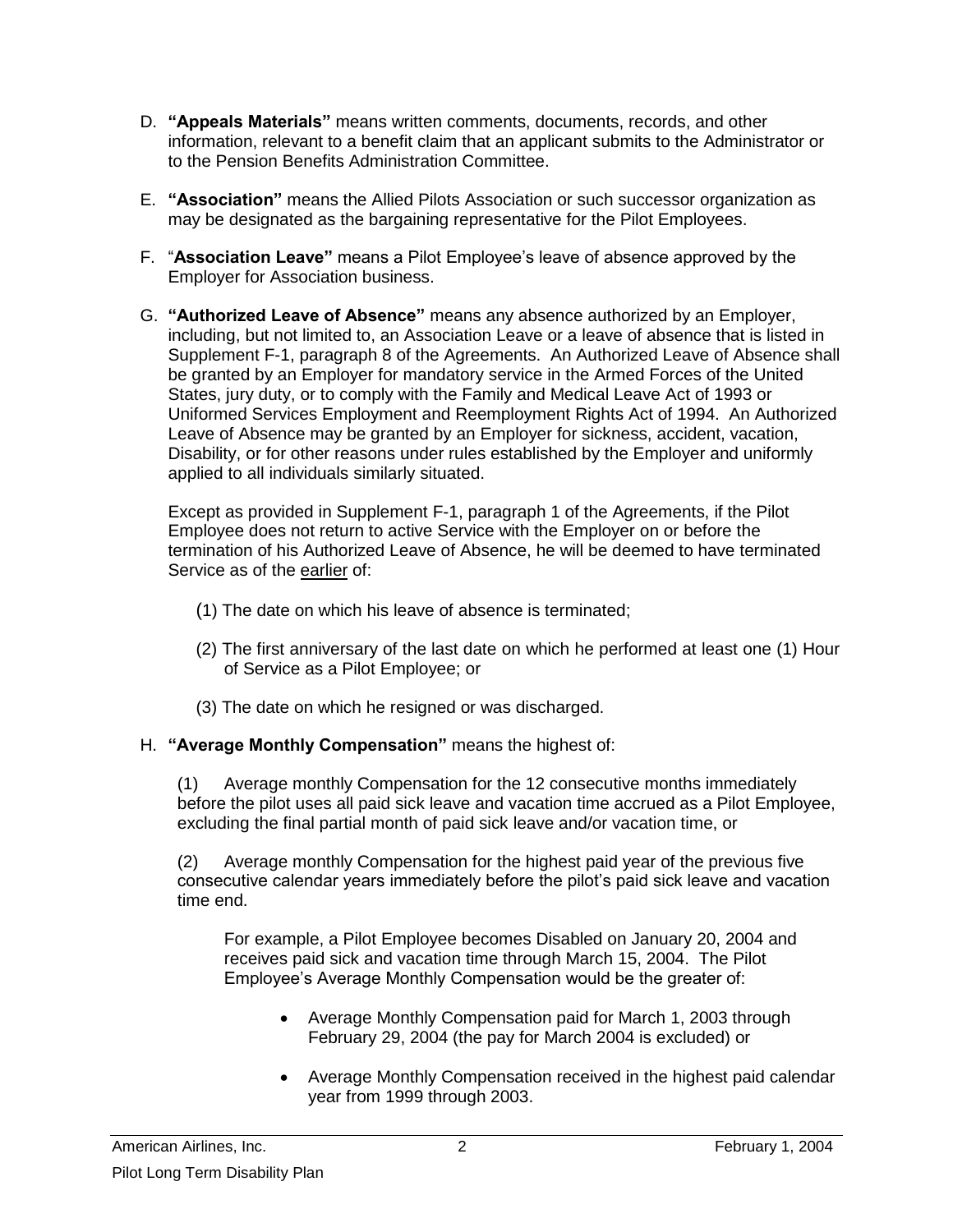In determining Average Monthly Compensation for the 12 consecutive month period specified above, the period and applicable wages due to: 1) an emergency leave of absence generated by the strike of another organized group which causes the Employer to suspend operations, 2) an Authorized Leave of Absence at the Employer's request to avoid the Furlough of other Pilot Employees and 3) an Authorized Leave of Absence on account of Disability regardless of whether a Disability benefit is paid or unpaid either from this Plan or the Program, which would normally fall within such 12-month period shall be excluded. Average Monthly Compensation shall be computed on such reduced 12-month period.

For example, assume a Pilot Employee had a 2-month approved unpaid sick leave of absence that fell within this 12-month period and that he earned \$90,000 for the 10 months that he worked. His Average Monthly Compensation would be \$9,000 (\$90,000/10 months).

- I. **"Beneficiaries"** means any person designated by a Pilot Employee who is or may become eligible to receive outstanding payments under the Plan following the death of such Pilot Employee.
- J. **"Board of Directors"** or **"Board"** means the Board of Directors of the Company, or any committee appointed by the Board of Directors and serving at the pleasure of such Board of Directors which is given authority to exercise some or all of the powers of such Board of Directors with respect to the Plan.
- K. **"Code"** means the Internal Revenue Code of 1986, as amended, and any regulations or rulings thereunder.
- L. **"Company"** means American Airlines, Inc., a Delaware corporation.
- M. **"Compensation"** means, for any Pilot Employee for any period, the total gross remuneration, including base pay, flying pay, minimum pay and pay for periods of vacation and sick leaves, variable compensation as provided under the Agreement between the Company and the Association (effective February 26, 1991), and compensation paid by the Association to a Pilot Employee, but excluding expense allowances and reimbursement for expenses, actually paid to such Pilot Employee for such period by the Employer or, for the period of an Association Leave, such expenses paid or reimbursed by the Association and any Disability benefit payments under this Plan. A Pilot Employee's Compensation shall not include, unless otherwise expressly stated in the Plan, any amount paid to the Pilot Employee with respect to Service performed by the Pilot Employee other than as a Pilot Employee.
- N. **"Disability"** or **"Disabled"** means an illness or injury, verified through a qualified medical authority in accordance with Section V of the Plan, which prevents a Pilot Employee from continuing to act as an Active Pilot Employee in the Service of the Employer, other than:
	- (1) Fear of flying syndrome, unless there is a preeminent psychiatric diagnosis; or
	- (2) Chemical dependency showing no progress toward recovery after two (2) years; or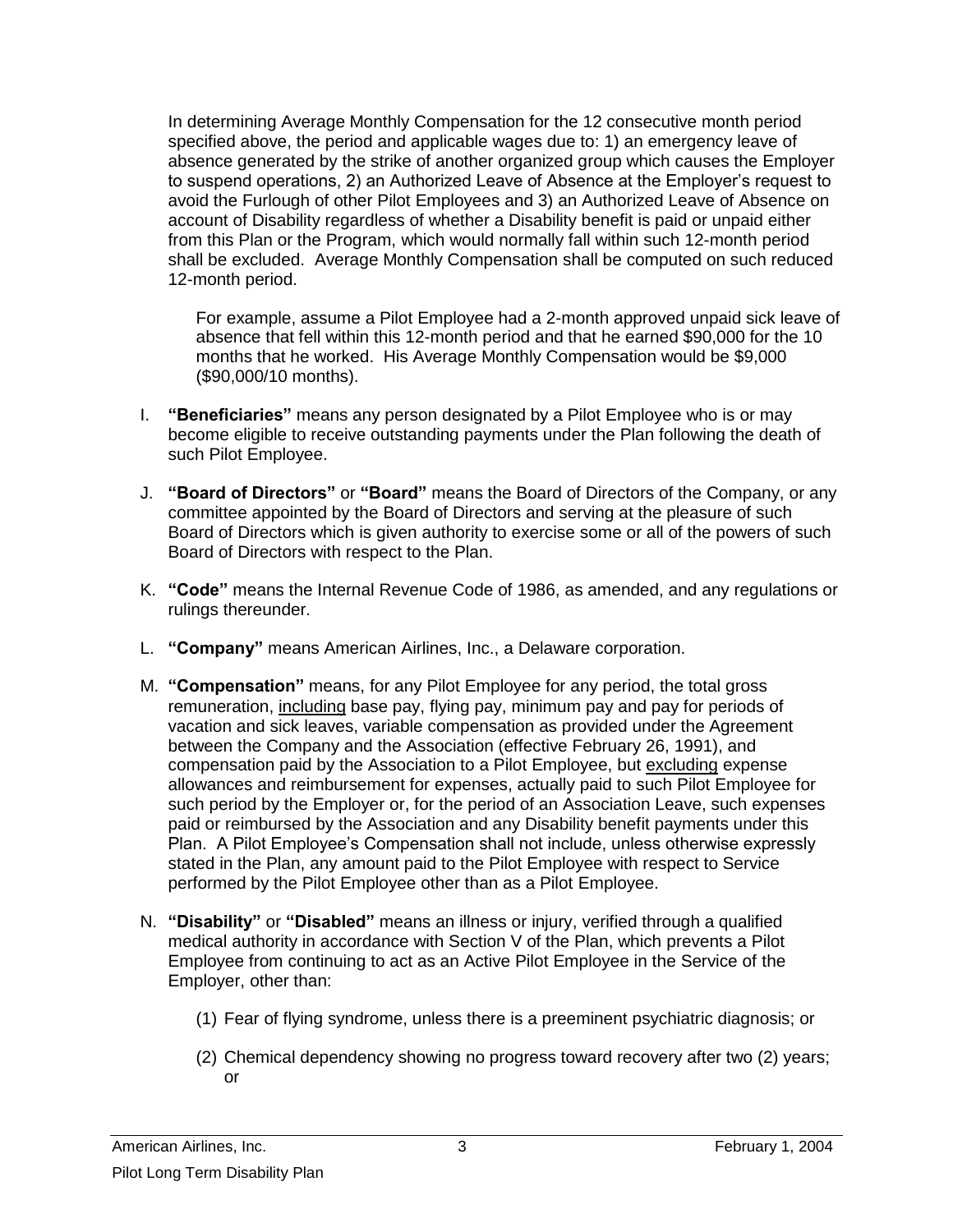- (3) Any illness or injury which was intentionally self-inflicted or an attempted suicide; or
- (4) Any illness or injury which was contracted, suffered or incurred while the Pilot Employee was engaged in a criminal activity; or
- (5) Any illness or injury which was the result of war or any act of war, whether war is declared or not; or
- (6) Any illness or injury which arose during the period of an unpaid leave of absence (other than an Association Leave) or Furlough while such Pilot Employee was absent from employment with the Employer; provided, however, that if a Pilot Employee had a Disability prior to beginning a Furlough and the Pilot Employee would have been recalled absent an illness or injury that would be considered a Disability, the Pilot Employee is deemed to have a Disability (if the illness or injury would otherwise qualify as such) from the date that the Pilot Employee would have been recalled.
- O. **"Elimination Period"** means the period between the Pilot Employee's date of Disability and the date Disability benefit payments commence under the Plan. The benefits shall commence ninety (90) days after the onset of the Disability or related Disability or on the expiration of paid sick leave and/or vacation, whichever occurs later; provided that there has been and continues to be qualified medical care consistent with the nature of the illness or injury.
- P. **"Employee"** means any person on the payroll of the Company or a Related Employer whose wages from the Employer are subject to withholding for purposes of Federal income taxes. In addition, the term "Employee" shall mean any leased employee (within the meaning of section  $414(n)(2)$  of the Code) that section  $414(n)(2)$  of the Code requires the Employer to treat as an employee.
- Q. **"Employer"** means the Company and any Related Employer that duly joins in the Plan with the approval of the Company and the Association.
- R. **"ERISA"** means the Employee Retirement Income Security Act of 1974, as amended, and any regulations or rulings thereunder.
- S. **"Furlough"** means the removal of a Pilot Employee from active duty as a pilot with the Employer due to a reduction in work force, or the period during which such Pilot Employee is not in the active employment as a pilot of the Employer due to such reduction in work force**.**
- T. **"Hour of Service"** shall be determined as in the same manner as determined under the Program.
- U. **"Inactive Pilot"** means a pilot that is not an Active Pilot Employee.
- V. **"Normal Retirement Age"** means "Normal Retirement Age" as defined in the Program.
- W. **"Normal Retirement Date"** means, in the case of a Pilot Employee who attains Normal Retirement Age on the first day of a month, the first day of such month, and in the case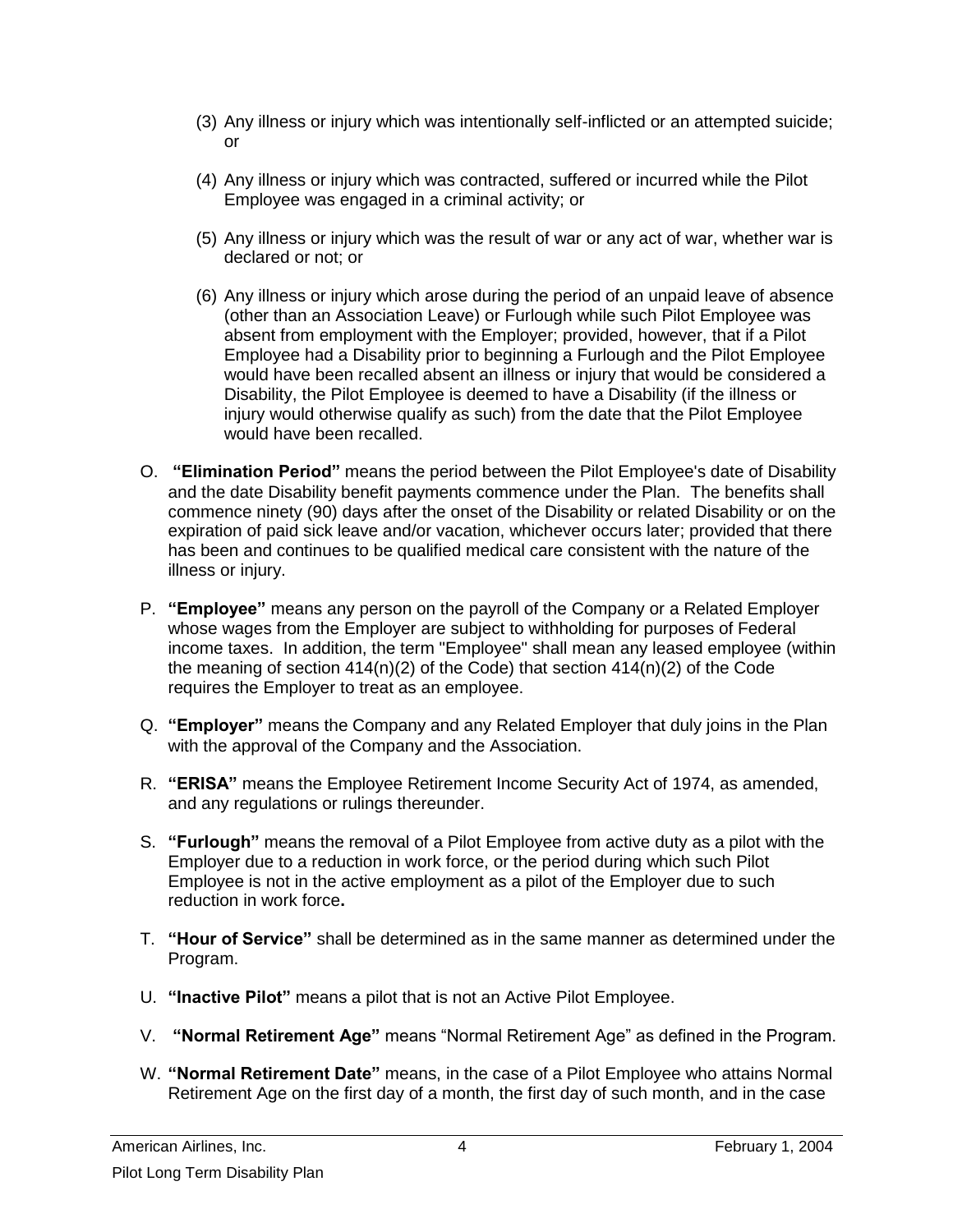of any other Pilot Employee, the first day of the first month following the day the Pilot Employee attains Normal Retirement Age.

- X. **"Pension Benefit Administration Committee"** or **"PBAC"** means the committee whose members are appointed to and which have the responsibilities specified in Section VII of the Plan.
- Y. **"Pilot Employee"** means an Employee on the Pilot System Seniority List of the Company for such period or periods that he is on such list. Pilot Employee will include an individual permitted to participate in the Plan as provided under the Agreements.
- Z. **"Plan"** means the American Airlines, Inc. Pilot Long Term Disability Plan, as set forth herein and modified from time to time.
- AA.**"Program"** means the American Airlines, Inc. Pilot Retirement Benefit Program.
- BB.**"Related Employer"** means any business entity that is, along with the Company:
	- (1) A member of a controlled group of corporations (as defined in section 414(b) of the Code;
	- (2) A member of a group of trades or businesses (whether or not incorporated) that are under common control (within the meaning of section 414(c) of the Code); or
	- (3) A member of an affiliated service group (within the meaning of section 414(m) of the Code).
- CC. **"Record"** means all documents, records, and other information relevant to a Pilot Employee's claim for Plan benefits and relevant to a Pilot Employee's appeal from a denial of benefits, as such materials exist at any level of the claims process.
- DD. **"Retirement"** means the termination of Service for reasons other than death or Disability after a Pilot Employee has satisfied the requirements for a "Retirement Benefit" as defined in the Program. Retirement shall be considered as commencing on the first day immediately following a Pilot Employee's last day of Service.
- EE. **"Service"** means employment (whether or not as an Employee) with the Company or a Related Employer. Service will begin on the date an Employee first performs one (1) Hour of Service for the Company or a Related Employer.

## **IV. ELIGIBILITY AND TERMINATION OF PLAN PARTICIPATION**

A. Eligibility for Plan Coverage

Active Pilot Employees on the U.S. payroll of an Employer shall become eligible for coverage as of February 1, 2004. Pilot Employees hired on or after February 1, 2004 become eligible for coverage on their first day of Service. Pilot Employees who are not Active Pilot Employees on February 1, 2004 (who are, for example, (1) receiving Disability benefits under the Program, (2) on an Authorized Leave of Absence, (3) on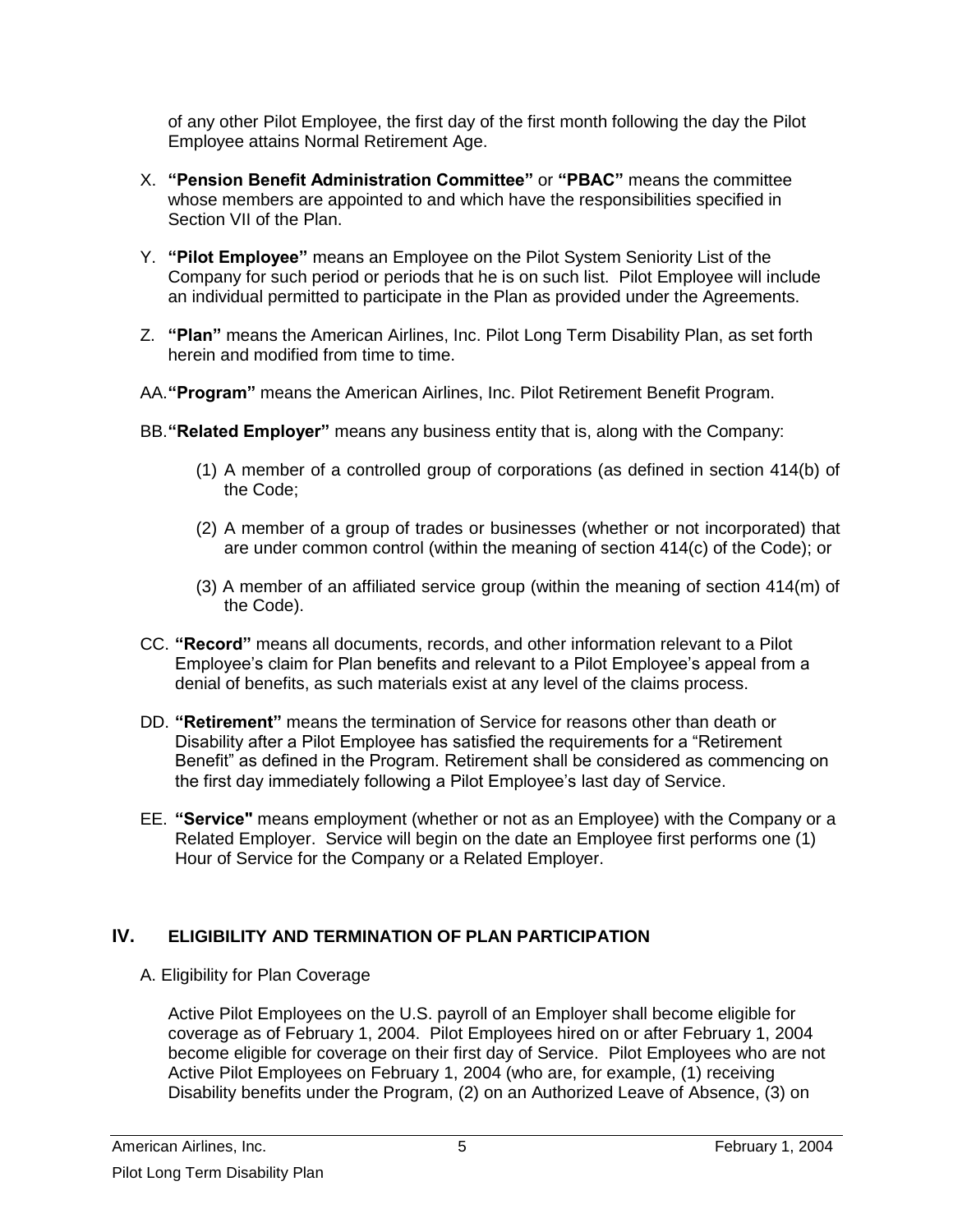Furlough, and (4) other similar situations) will automatically become eligible for coverage on their first day of Service upon their return to active duty with the Employer.

B. Termination of Coverage

Plan Coverage ends on the earlier of the following events:

- Termination of employment, except that Disability benefits will continue beyond termination of employment in accordance with Section V of this Plan;
- Commencement of a "Retirement Benefit" under the Program;
- Normal Retirement Date;
- Becoming ineligible for the coverage due to a change in job classification; or
- Death.

## **V. DISABILITY BENEFIT ELIGIBILITY**

Disability benefits replace a portion of a Pilot Employee's Compensation when unable to work as a result of a Disability. The existence of a Pilot Employee's Disability and eligibility for a Disability benefit shall be determined in accordance with the following provisions:

- A. A Pilot Employee's Disability will be considered to have existed (and to continue to exist) only if the Pilot Employee has received and continues to receive qualified medical care consistent with the nature of the illness or injury that gives rise to such Disability;
- B. A Pilot Employee's Disability will be considered to cease to exist if (1) health is restored so as not to prevent the Pilot Employee from acting as an Active Pilot Employee in the service of the Company, (2) verification of such Disability can no longer be established or (3) appropriate medical care is wantonly disregarded by such Pilot Employee;
- C. Verification of a Pilot Employee's Disability shall be established by the corporate medical director of the Company (the "Corporate Medical Director") through claims procedures agreed to between the Company and the Association. Any Disability may be subject to re-verification, when appropriate, every ninety (90) days;
- D. Any dispute as to the clinical validity of a Pilot Employee's claim of the existence of a Disability or the continuation of the illness or injury which gave rise to such Disability shall be referred to a clinical authority selected under the Agreements, and the findings of such authority regarding the nature and extent of such illness or injury shall be final and binding upon the Company, the Association and the Pilot Employee and his Beneficiaries. The cost of referral of a dispute to a clinical authority pursuant to this paragraph, including the cost of all examinations or proceedings in connection therewith, shall be shared equally by the Company and the Association.
- E. A Pilot Employee diagnosed as chemically dependent on or after the Effective Date,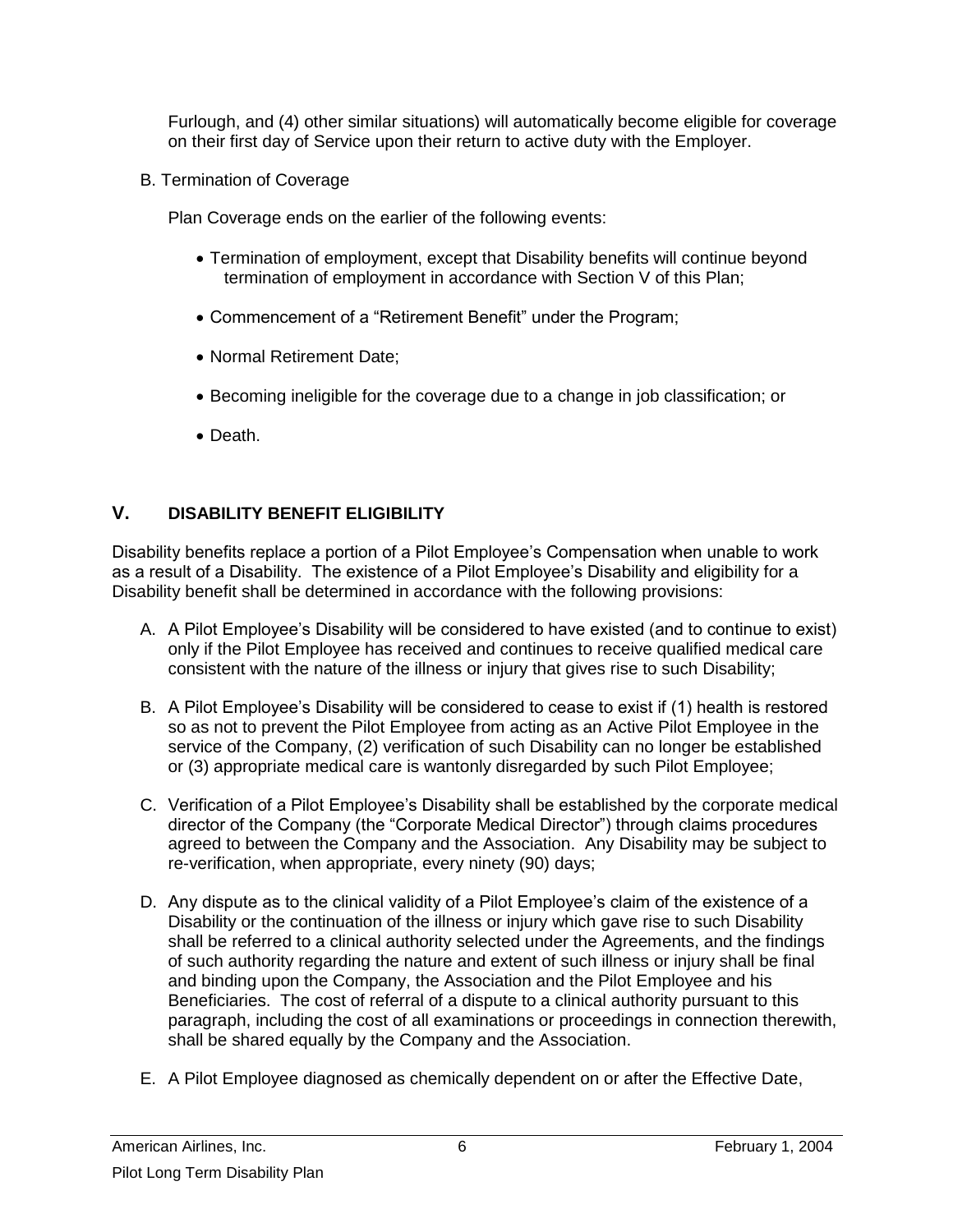- (1) Shall be entitled to a lifetime maximum of up to eighteen (18) months of payments from the point in time the Pilot Employee is diagnosed as chemically dependent but not beyond his Normal Retirement Date,
- (2) The payments shall be a combination of accrued sick time and and/or Disability benefits, provided, however, that only twelve (12) months of payments shall be made from the Plan and/or the Program,
- (3) The eighteen (18) months of payments, while cumulative, are not necessarily consecutive, and may be broken for periods if the Pilot Employee returns to active status or does not apply for Disability benefits,
- (4) The eighteen (18) months of payments shall be extended to pay the Pilot Employee any accrued sick time remaining at the end of the eighteen (18) months of payments,
- (5) Any accrued vacation pay shall not be counted in the eighteen (18) months of payments, and
- (6) If, at the end of the eighteen (18) months of payments, the Pilot Employee has not shown progress toward recovery as determined by the Corporate Medical Director, all Disability payments terminate.

The 12-month and 18-month limitations under this paragraph E shall include Disability payments for chemical dependency from both this Plan and the Program.

#### **VI. DETERMINING THE DISABILITY BENEFIT AMOUNT**

A. Benefit Amount

The monthly Disability benefit payable is fifty-five percent (55%) of the Pilot Employee's Average Monthly Compensation, up to a maximum benefit of \$6,000 per month.

For example, consider the following two pilots who are eligible for Disability benefits under the Plan. Captain A has an Average Monthly Compensation of \$12,000 and First Officer B has an Average Monthly Compensation of \$9,000. The calculation of monthly Disability benefits is as follows:

|                                        | <b>Captain A</b> | <b>First Officer B</b> |
|----------------------------------------|------------------|------------------------|
| <b>Average Monthly Compensation</b>    | \$12,000         | \$9,000                |
| 55% of Average Monthly<br>Compensation | \$6,600          | \$4,950                |
| <b>Maximum Monthly Benefit</b>         | \$6,000          | \$6,000                |
| Monthly Plan Benefit                   | \$6,000          | \$4,950                |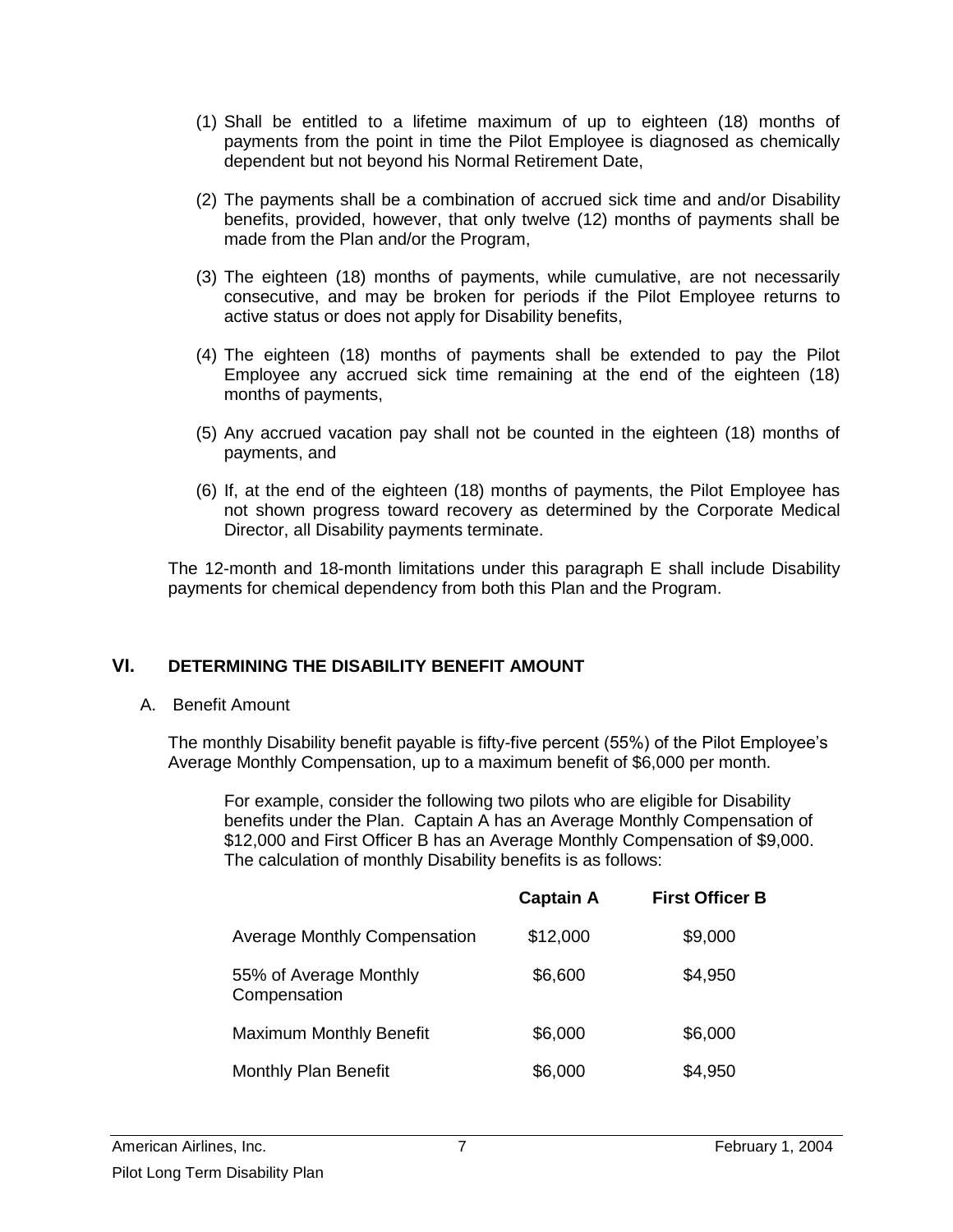Disability benefits paid by this Plan are taxable income and are considered W-2 earnings.

B. When Disability Benefits Begin

Disability benefit payments begin on the first day after the Disabled Pilot Employee has completed the Elimination Period.

The first check the Disabled Pilot Employee receives will be retroactive to the first day after the Elimination Period is completed. Subsequent Disability payments are made on the same pay schedule as a line Pilot Employee's regular paycheck (currently the  $25<sup>th</sup>$ day of the month for the previous month).

C. Right To Recover Overpayments

If an overpayment occurs (e.g., due to mid-month advances, late removals or return-towork paperwork), the Pilot Employee will be required to reimburse the amount of the overpayment. Unless other arrangements are made, the amount overpaid may be recouped either from the Disability payment or the regular pay, as applicable.

D. Recurring Disability Provisions

In the event a Disabled Pilot Employee resumes duties as an Active Pilot Employee, but returns to Disability status due to the same cause within 31 days of the date the Pilot Employee commenced flight crewmember training, the Disability will be treated as the same Disability. The Pilot Employee will not have to satisfy a new Elimination Period and monthly Disability benefits will resume immediately from the Plan or Program, as applicable, following the last paid day as an Active Pilot Employee. The amount of the monthly Disability benefit will be the same as the Disabled Pilot Employee received prior to returning to work.

If the Pilot Employee returns to Disability status after having resumed duties as an Active Pilot Employee for 31 days or more or if the Disability is not due to the same cause, the Disability will be treated as a new Disability and a new Elimination Period will apply. In this case, Disability benefits will be paid from this Plan and not under the Disability provisions of the Program. The amount of the Disability benefit will be determined under this Section VI of this Plan.

E. When Disability Benefits End or Are Suspended

Disability benefits end on the earlier of:

- (1) The date the Disability ceases,
- (2) The payment of the maximum number of payments as stated in Section V,
- (3) The commencement of a "Retirement Benefit" under the Program;
- (4) Normal Retirement Date; or
- (5) Death.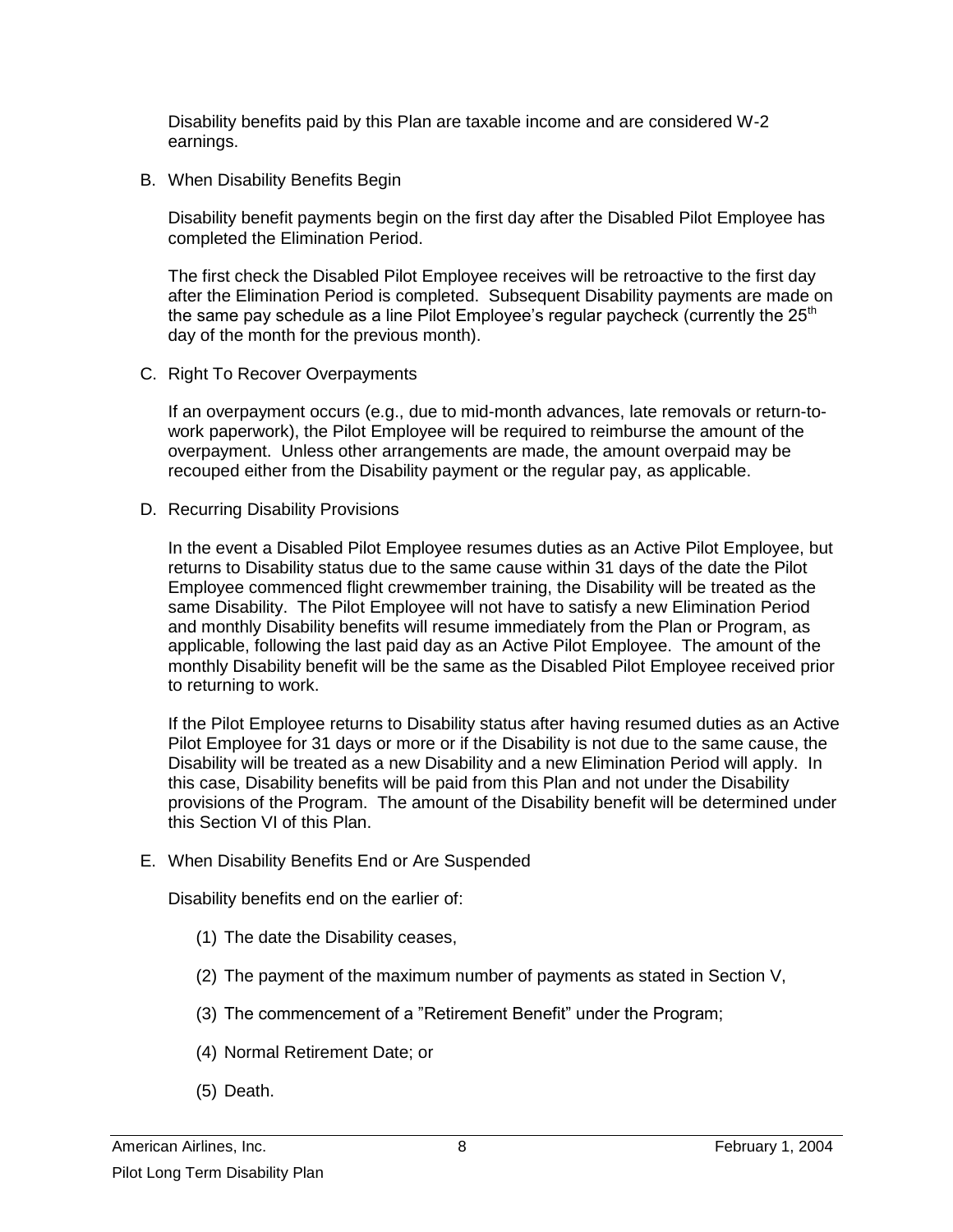Disability benefits will be suspended during the following situations:

(1) Periods of Furlough, or

(2) In the event the Pilot Employee works for the Company in a capacity other than as a pilot, his Disability benefits shall not be paid while he is employed in such capacity.

F. Disability Payment Deductions

The following deductions will be taken from the Pilot Employee's Disability payment in the same way as they are taken from an Active Pilot Employee's paycheck, including pretax deductions, as appropriate:

Medical and Dental coverage

Health Care Reimbursement Accounts

Dependent Day Care Reimbursement Accounts

Life Insurance

Voluntary Personal Accident Insurance

Long Term Care

Non-revenue service charges

PC Purchase Plan

Federal (in accordance with the Code) and State income tax withholding

The Disabled Pilot Employee must use the same forms and procedures established by the Company for Active Pilot Employees for starting, changing or stopping payroll deductions from Disability benefit payments.

## **VII. COMPANY ADMINISTRATIVE PROVISIONS**

A. Employer Action

Any action required of an Employer shall be evidenced by resolution of its board of directors or other governing body or by a person authorized to act by board resolution or by any person who is authorized to act by a written instrument executed by any person to whom authority has been delegated by the Board.

B. Indemnification

Each Employer by adoption of this Plan agrees to indemnify and save harmless the Board of Directors, the Company, and the members of the Pension Benefits Administration Committee, and each of them, from and against any and all loss resulting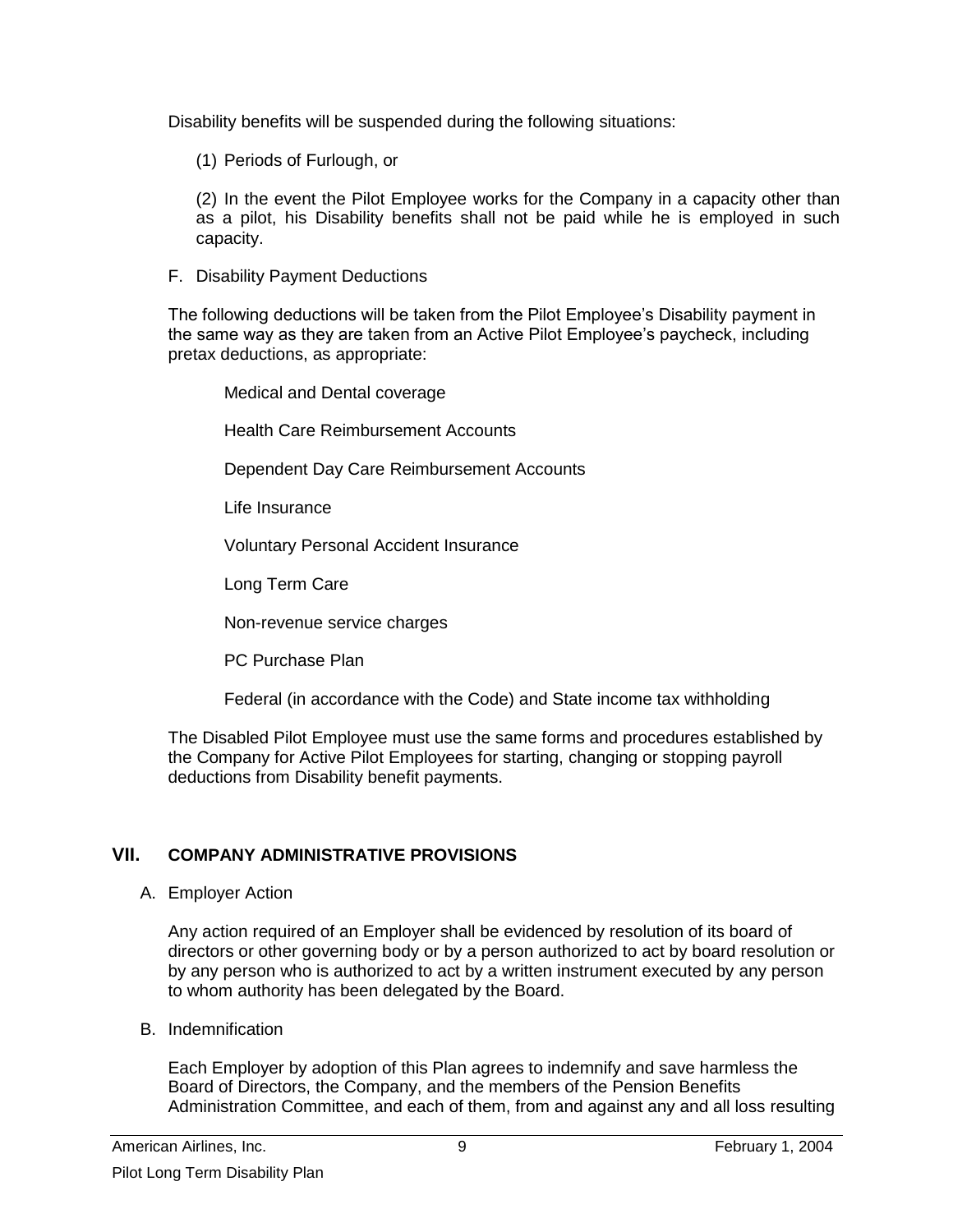from liability to which the Board of Directors, the Company, or the members of the Pension Benefits Administration Committee, may be subjected by reason of any act or conduct (except willful or reckless misconduct) in their official capacities in the administration of this Plan, including all expenses reasonably incurred in their defense. In the event that the Employer fails to provide such defense, such liability shall be paid from the Company provided that the indemnification provisions shall not relieve the Board of Directors, or any members of the Pension Benefits Administration Committee from any liability they may have under ERISA for breach of a fiduciary duty.

- C. Administrator and Named Fiduciary
	- (1) Appointment of Administrator. The Company shall be the Administrator of the Plan as well as the "named fiduciary" of the Plan.
	- (2) Powers of the Administrator. The Administrator shall possess authority to control and manage the operation and administration of the Plan, as provided herein.
- D. Pension Benefits Administration Committee
	- (1) Appointment of the Pension Benefits Administration Committee. The Board of Directors, or its designee, will appoint a Pension Benefits Administration Committee to exercise the responsibilities of the Administrator. The Pension Benefits Administration Committee shall consist of at least three (3) members.
	- (2) Term. Each member of the Pension Benefits Administration Committee shall serve until his successor is appointed. Any member of the Pension Benefits Administration Committee may be removed by the Board of Directors, or its representative, with or without cause, and such Board, or its representative, shall have the power to fill any Pension Benefits Administration Committee vacancy that may occur. A Pension Benefits Administration Committee member may resign upon written notice to the Board of Directors.
	- (3) Compensation. The members of the Pension Benefits Administration Committee shall serve without compensation for services as such, but the Employers shall pay all expenses of the Pension Benefits Administration Committee, including the expenses for any bond required under section 412 of ERISA.
	- (4) Powers of the Pension Benefits Administration Committee. The Pension Benefits Administration Committee shall have the following powers and duties:
		- (a) To determine all questions concerning the rights of Pilot Employees under the Plan, which decisions shall be final and binding upon the Employer, unless arbitrary and capricious;
		- (b) To exercise discretionary authority to determine eligibility for benefits and to continue the terms of the Plan;
		- (c) To amend the Plan as deemed necessary or appropriate by the Pension Benefits Administration Committee to comply with applicable laws, the Agreement and to further the objectives of the Plan;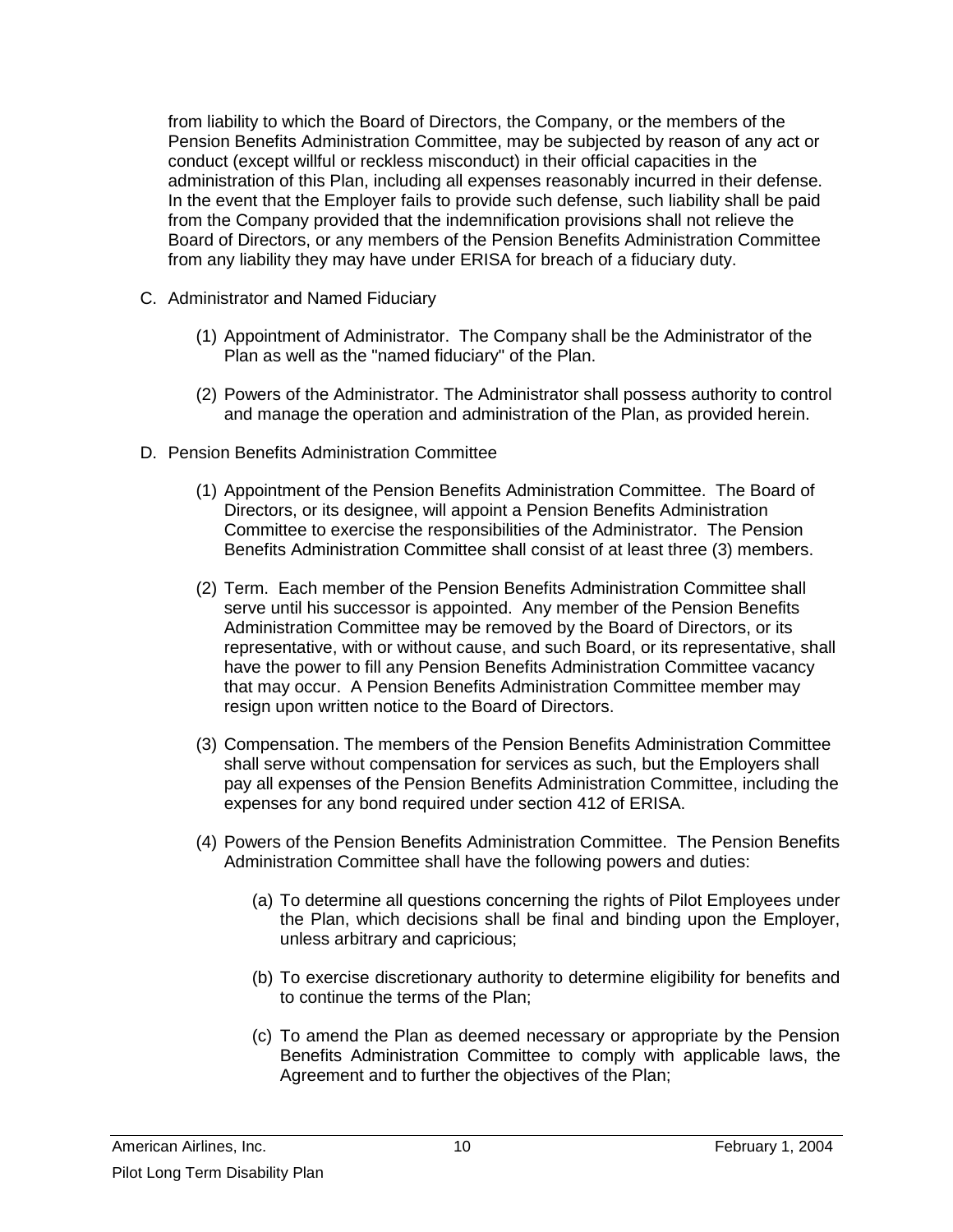- (d) To adopt such rules, forms and procedures as may be necessary for the administration of the Plan in accordance with their terms and the terms of any applicable law;
- (e) To review and render decisions respecting a claim for (or denial of a claim for) a benefit under the Plan in accordance with the claims procedure described in Section VIII of this Plan.
- (g) To comply with the reporting and disclosure requirements under ERISA, and in connection therewith, to prepare and distribute to Pilot Employees and submit to governmental agencies, Plan descriptions, reports, and other materials or summaries; and
- (h) To exercise any and all functions of the Administrator of the Plan as set forth herein.
- E. Operation of Committee

The Pension Benefits Administration Committee may act by a majority of its members present at a meeting at which at least half the members are present or by a unanimous written decision taken without a meeting and filed with the Secretary of the Company. If at any time the minimum number of PBAC members has not been designated by the Board of Directors, then the PBAC member or members designated and acting at such time shall be deemed to constitute the full membership of the PBAC. The PBAC may appoint a chairman, a secretary and such other agents and representatives (who may, but need not, be members thereof) as it may deem advisable to keep its records or to otherwise assist it, and the PBAC may exercise the power of the Company to designate such representatives to carry out the responsibilities of the Company otherwise delegated solely to the PBAC by the Plan. Each of the members of the Pension Benefits Administration Committee is authorized to sign documents required by the Department of Labor, Internal Revenue Service, or other governmental agencies on behalf of the Administrator.

F. Indemnification, of Designees of the Administrator

The Company shall indemnify each member of the Pension Benefits Administration Committee as well as any other directors, officers or employees of the Company who are designated to carry out any responsibilities of the Company in connection with the Plan against all liabilities and expenses, including attorneys' fees, actually and reasonably incurred by him in connection with any threatened, pending or completed legal action or judicial or administrative proceeding to which he may be a party, or may be threatened to be made a party, by reason of such membership or other designation, except with regard to any matters as to which he shall be adjudged in such action or proceeding to be liable for breach of fiduciary duty under ERISA or gross negligence or willful misconduct in connection therewith.

Any director, officer or employee of the Company may act in more than one fiduciary capacity under the Plan and the Administrator may employ one or more persons to render advice to any director, officer or employee of the Company with respect to such individual's responsibilities under the Plan.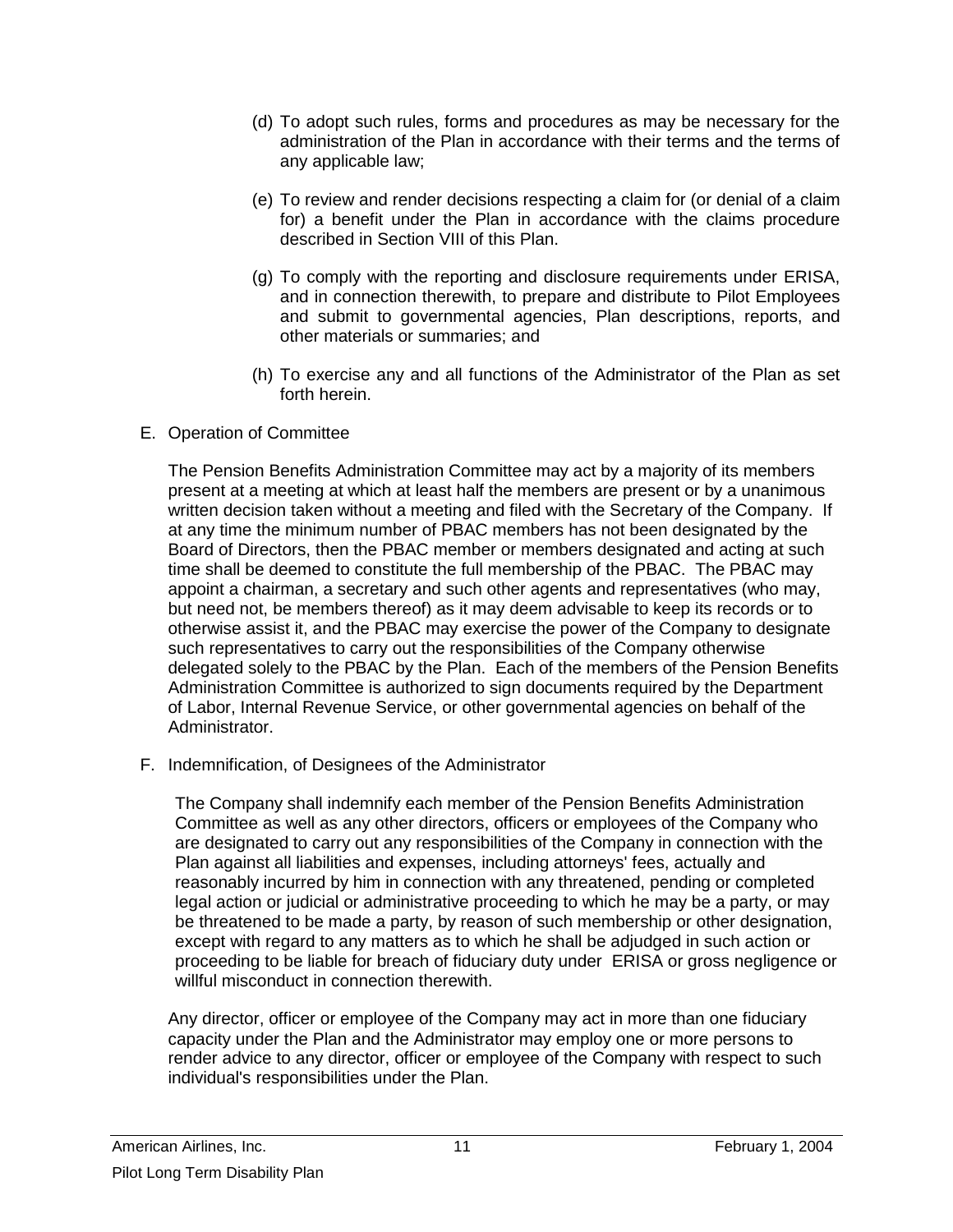#### G. Action Taken in Good Faith

To the extent permitted by ERISA, the members of the Pension Benefits Administration Committee, the Company and its directors, officers and employees shall be entitled to rely upon all tables, valuations, certificates and reports and opinions furnished by an actuary or by any accountant or insurance company that the Administrator has retained. In addition, such parties shall be entitled to rely upon information furnished by a Pilot Employee, the Company or the legal counsel for the Company. The members of the Pension Benefits Administration Committee, the Company and its directors, officers and employees shall be fully protected with respect to any action taken or suffered by them in good faith and in the absence of gross negligence or willful misconduct in reliance upon any such tables, valuations, certificates, reports or other advice of any such actuary, accountant, insurance company or upon any such information furnished by a Pilot Employee, the Company or legal counsel for the Company.

In carrying out their respective responsibilities under the Plan, the Administrator and other fiduciaries as defined, shall have discretionary authority to determine eligibility for and entitlement to Plan benefits and to construe the terms of the Plan. Any interpretation or determination made pursuant to such discretionary authority shall be given full force and effect, unless it can be shown that the interpretation or determination was arbitrary and capricious.

H. Copies of Plan Documents

The Company will distribute the documents in accordance with ERISA. Copies of this Plan and Summary Plan Description and any other documents and records which a Pilot Employee is entitled by law to inspect shall be open to inspection by the Pilot Employee or their duly authorized representatives at the office of the Administrator (or, where applicable, at the office of the Association) at any reasonable business hour. A Pilot Employee or his duly authorized representative(s), may also obtain copies of such documents by writing the Administrator. The Administrator may require a Pilot Employee to pay a reasonable copying charge to obtain copies of documents for which such changes are allowed by law.

I. Liability Insurance

The Company may purchase insurance to cover potential liability of anyone who serves in a fiduciary capacity with regard to the Plan.

## **VIII.** PILOT EMPLOYEE ADMINISTRATIVE PROVISIONS

## A. Personal Data to Administrator

Each Pilot Employee shall furnish to the Administrator evidence, data, or information as the Administrator considers necessary for the purpose of administering the Plan. The provisions of this Plan are effective for the benefit of each Pilot Employee, or Inactive Pilot upon the condition precedent that each Pilot Employee will promptly furnish full, true, and complete evidence, data, and information when requested to do so by the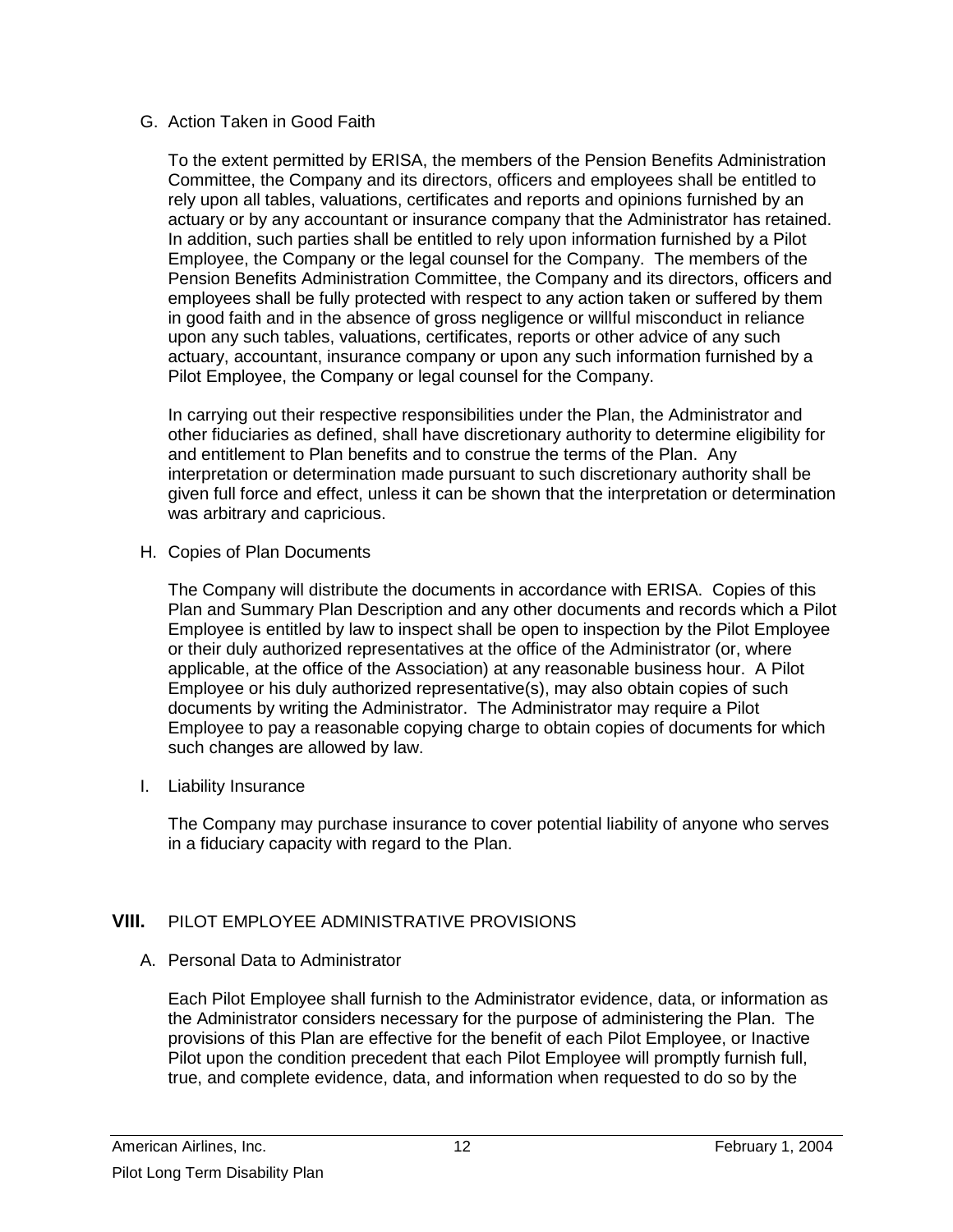Administrator, provided the Administrator shall advise each Pilot Employee of the effect of his failure to comply with its request.

B. Address for Notification

Each Pilot Employee shall file with the Administrator, in writing, his mailing address, and each subsequent change of such mailing address. Any payment or distribution made hereunder, and any communication addressed to a Pilot Employee, at the last address filed with the Administrator, or if no such address has been filed, then at the last address shown on the records of the Employer, shall be deemed to have been delivered to the Pilot Employee on the date that such distribution or communication is deposited in the United States Mail, first class postage prepaid, to be forwarded to such address.

C. Inalienability of Benefits

No benefit payment under the Plan, and no right or claim thereto, shall be subject in any manner to anticipation, alienation, sale, transfer, assignment, pledge, encumbrance or charge and any attempt to do so shall be void and have no effect. Likewise, nor shall any benefit payment under the Plan, or right or claim thereto, be in any way liable for or subject to the debts, contracts, liabilities, engagements or torts of any individual or institution entitled to or possessing such right or claim. If any Pilot Employee is adjudicated bankrupt or if any attempt is made to anticipate, alienate, sell, transfer, assign, pledge, encumber or charge any such benefit or claim or right thereto, except as specifically provided in the Plan, then the Company shall not honor any such attempt and any such benefit or any remaining portion thereof shall be paid or held, after such adjudication or attempt, as follows:

- (1) If such benefit is in pay status, the Administrator may at its discretion terminate its payment and direct that payment of the benefit or the remaining portion thereof be made exclusively to or for the benefit of such Pilot Employee, as the case may be, or to the Pilot Employees' dependents, and in such form as the Administrator may direct; and
- (2) If such benefit is not in pay status, whether or not the Pilot Employee with respect to whom such benefit is payable continues to be employed by the Employer, the Administrator shall direct that such benefit be held exclusively for payment to such Pilot Employee, or to the Pilot Employees' dependents, at the Pilot Employee's commencement of an Disability benefit.
- (3) If any court of competent jurisdiction shall order the Administrator to do anything inconsistent with this Section and the Administrator thereafter notifies the Pilot Employee of this order, then, unless and until the order is set aside, the following provisions shall apply: (a) the Administrator may refrain from doing anything that would prevent later obeying the order; and (b) thirty (30) days after giving such notice the Administrator may obey the order to the extent that doing so would not violate ERISA or the Code.
- (4) If any Pilot Employee's benefit is garnished or attached by order of any court of competent jurisdiction, the Administrator may bring an action for a declaratory judgment in a court of competent jurisdiction to determine the proper recipient of the benefit to be paid by the Plan. During the pendency of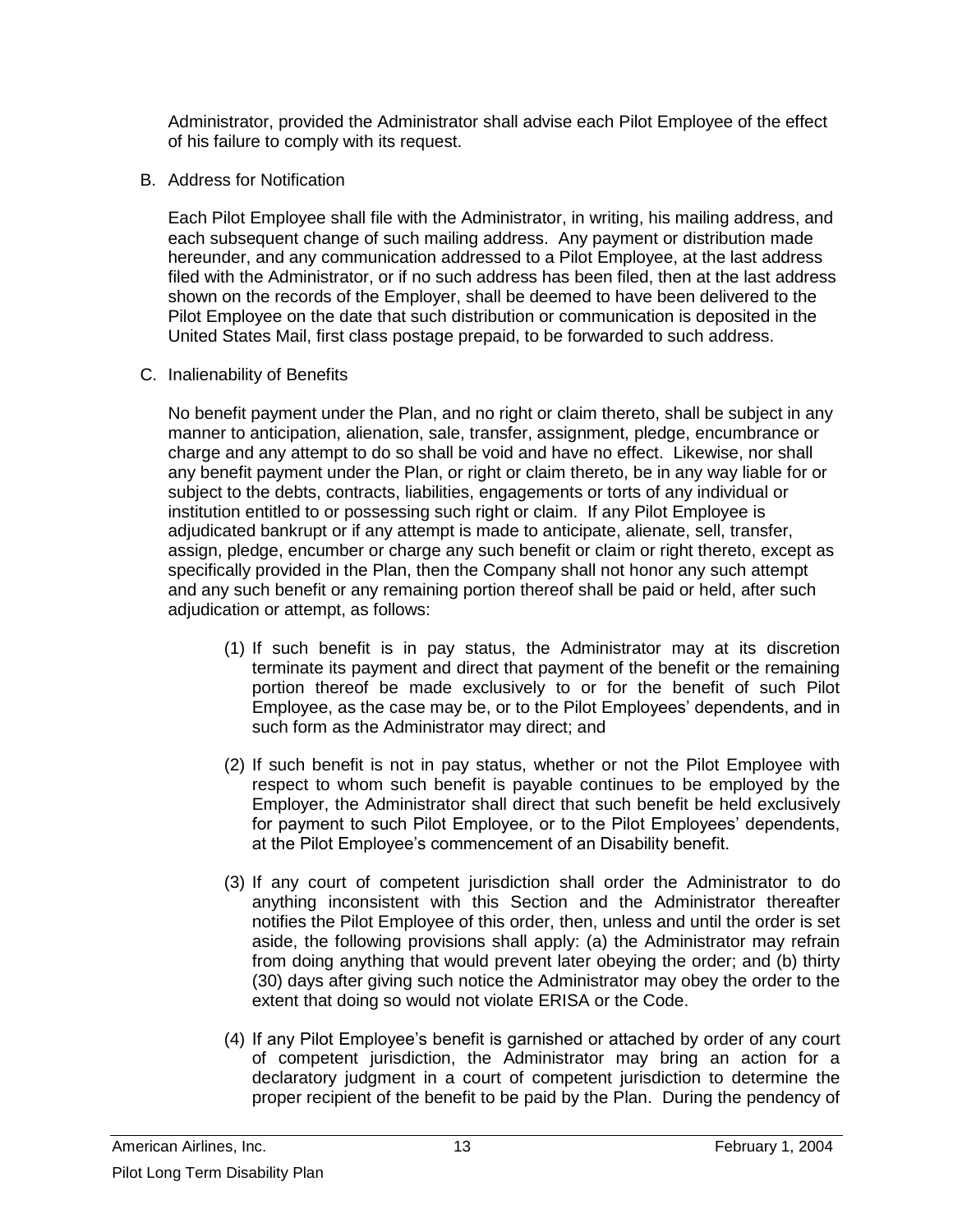such action, any benefit that becomes payable shall be paid into the court as it becomes payable, to be distributed by the court to the recipient it deems proper at the close of such action.

#### D. Information Available

Any Pilot Employee may examine copies of the Plan's latest annual report, and any other instrument under which the Plan was established or is operated, or other information that the Administrator is required to make available under section 104(b)(2) of the ERISA. The Administrator will maintain such items for examination during reasonable business hours in their respective offices, or in such other place or places as they may designate from time to time in order to comply with the regulations issued under the Act. Upon the written request of a Pilot Employee, the Administrator shall furnish him with a copy of such items. The Administrator may make a reasonable charge to the person requesting the copy so furnished, to the extent allowed by law.

#### E. Claims Filing Procedure

Any claim relating to a Disability benefit under the Plan shall be submitted in writing by the Pilot Employee or his authorized representative with all applicable medical information to Flight Administration who will forward the information to the Administrator for determination and subsequent payment. Claim forms can be obtained from Flight Administration.

After the Administrator receives the forms, the Disabled Pilot Employee's claim will be processed. Sometimes the Administrator may request additional information. The Administrator will notify the Disabled Pilot Employee of the decision regarding the Disability claim. The Administrator will provide notifications and/or payments directly to the Disabled Pilot Employee based on the last known address.

If the Administrator determines that any applicant is not entitled to receive all or a part of the Disability benefit claimed, it will mail or deliver written notice to such applicant of its determination and the specific reasons for the denial with appropriate references to pertinent Plan provisions, a description of any additional material or information necessary for the applicant to perfect the applicant's claim, and an explanation of why such material or information is necessary, a description of the Plan's review procedures and the time limits applicable to such procedures, including a statement of the applicant's right to bring a civil action under section 502(a) of ERISA following an adverse benefit determination.

Such notice shall be provided by the Administrator within forty-five (45) days of receipt of the claim by Flight Administration. This forty-five (45) day period may be extended an additional thirty (30) days if necessary, provided the Administrator gives notice to the applicant during the initial forty-five (45) day period. If, prior to the end of the first thirty (30) day extension period, the Administrator determines that a decision cannot be rendered due to matters beyond its control, the period for making the determination may be extended up to an additional thirty (30) days. In such event, the Administrator shall notify the applicant, prior to the expiration of the first thirty (30) day extension period, of the circumstances requiring the additional extension and the date by which the Administrator expects to render a decision.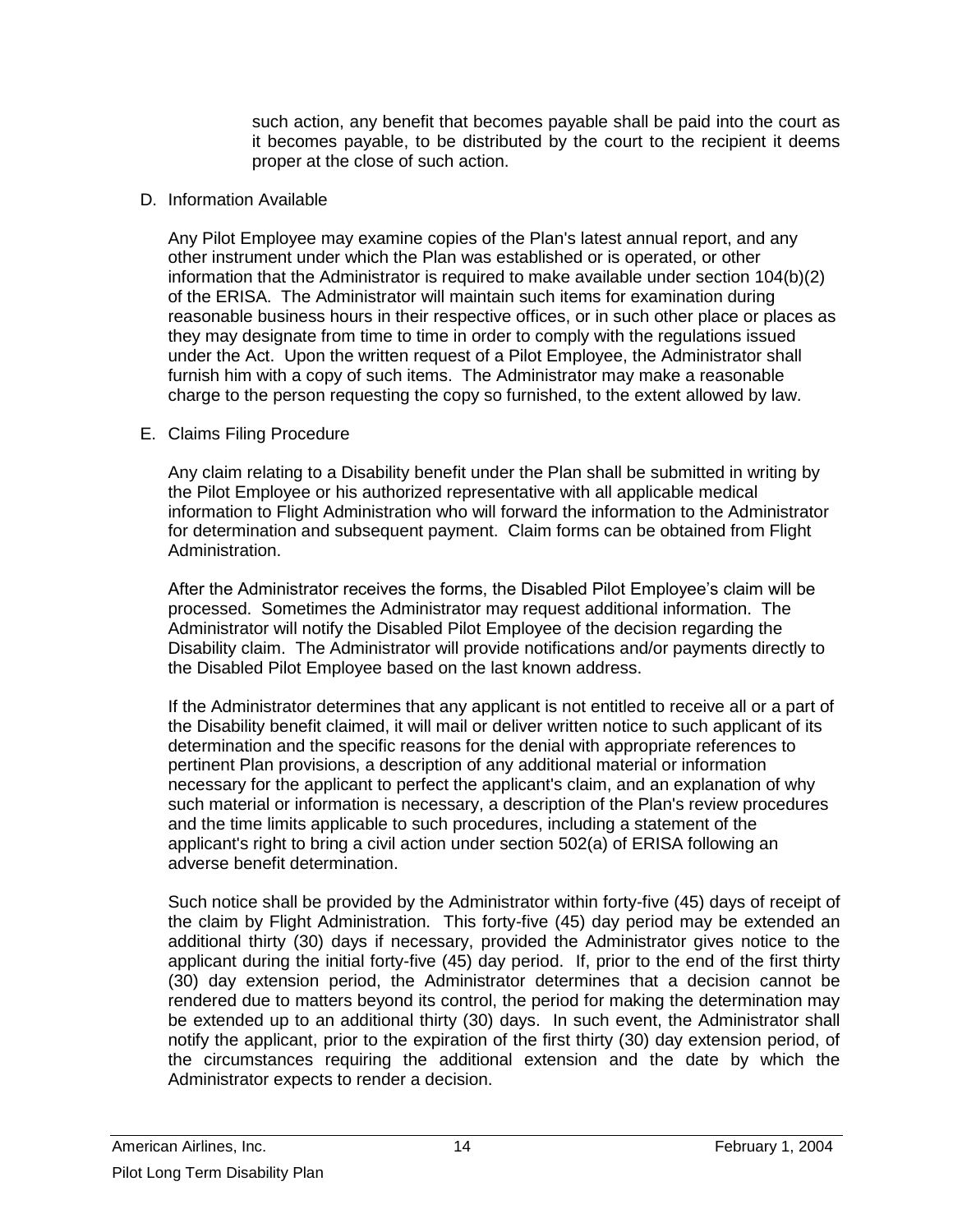F. Appeal and Review of Disability Claims

The following describes the appeal process under this Plan, and whenever the Pilot Employee can take an action under this process, his authorized representative can take such action on his behalf:

- (1) If the Pilot Employee's claim is wholly or partly denied, the denial notice must include specific reasons for such denial, reference to Plan terms and conditions on which the denial was based, a description of any additional material or information necessary for the Pilot Employee to perfect his claim and an explanation of why such material or information is necessary, a description of the Plan's review procedures, and the time limits applicable to such procedures, including a statement of the right to bring a civil action under Section 502(a) of ERISA following an adverse benefit determination.
- (2) If an internal rule or guideline was relied upon in making the adverse determination, the Pilot Employee is entitled to receive that information, or be advised that this information was relied upon in making the determination, and that the Pilot Employee can receive a copy of the information free of charge, upon request.
- (3) The Pilot Employee may request that the Pension Benefits Administration Committee review the denial of all or part of his claim. This request must be in writing and must be received by the Administrator no more than 180 days after the Pilot Employee receives notice of the adverse benefit determination. The request must be submitted to the Administrator at the address provided on page 40. Any notice of appeal received by the Administrator after this 180-day period will be null and void.
- (4) The Pilot Employee will be provided, upon request and free of charge, reasonable access to and copies of all documents, records, and other information relevant to the claim. Relevant information includes: anything that was relied on in making the benefit determination; anything submitted, considered or generated in the course of making the determination, without regard to whether the information was relied upon in making the determination; information that demonstrates compliance with required administrative processes and safeguards; and information regarding any statement of policy or guidance about the denied treatment option, without regard to whether the statement was relied upon in making the benefit determination.
- (5) As part of this review, the Pilot Employee may submit written comments, documents, records, and other information relevant to his claim ("Appeals Materials"). Only the Appeal Materials received by the Administrator prior to the 180-day appeal period will be considered. There will be no exception to this rule.
- (6) After receiving the Pilot Employee's request, the Pension Benefits Administration Committee will review the Pilot Employee's claim promptly. No deference will be given to the initial adverse benefit determination, nor will the Pension Benefits Administration Committee include the person who made the initial adverse determination or any person who is a subordinate of that individual in the review process. The review will take into account all comments, documents, records,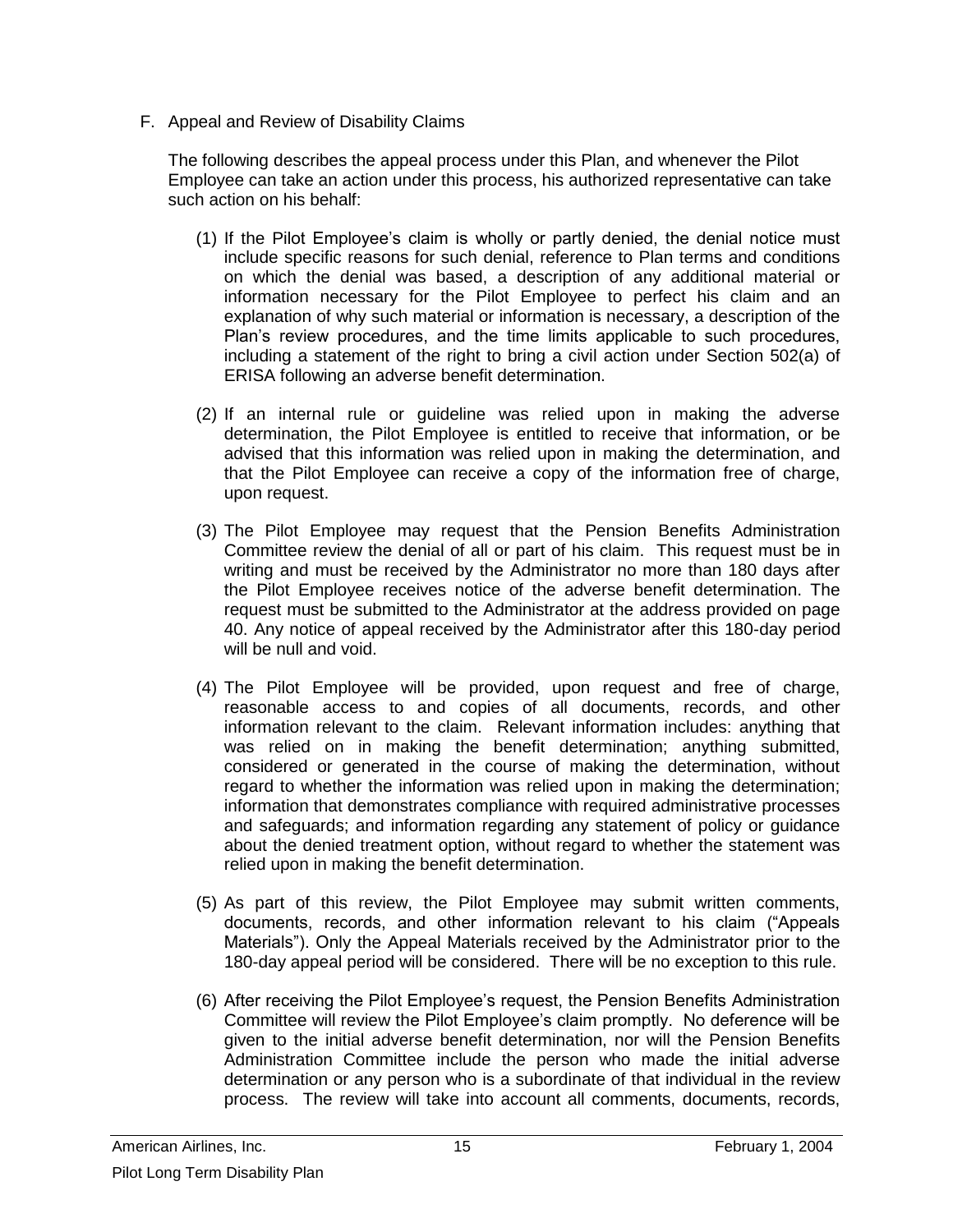and other information submitted by the Pilot employee relating to the claim, without regard to whether such information was submitted or considered in the initial benefit determination.

- (7) If the adverse determination was based, in whole or in part, on a medical judgment, the Pension Benefits Administration Committee shall consult with a health care professional who has appropriate training and experience in the field of medicine involved in the medical judgment. Such health care professional must not have been involved in the initial adverse determination, nor be the subordinate of the professional involved in the initial adverse determination. The identity of any medical or vocational experts whose advice the Administrator obtained in connection with the applicant's claim will be disclosed to the applicant, regardless of whether such advice was relied upon in making the adverse determination.
- (8) The Pension Benefits Administration Committee will advise the Pilot Employee of the results of its review within forty-five (45) days after it receives the Pilot Employee's request, unless it determines that special circumstances (such as the need to hold a hearing) require an extension of time for processing the Pilot Employee's claim. In order for the time to be extended, the written notice of the extension must be furnished to the Pilot Employee prior to the termination of the initial forty-five (45) day period. The notice must tell the Pilot Employee the nature of the special circumstances and the date by which the Pension Benefits Administration Committee expects to render the determination on review.
- (9) The Pension Benefits Administration Committee will render its final decision in writing. If the applicant's claim has been denied, the notification will include the following: (a) the specific reason(s) for the denial and a reference to specific Plan provisions on which the determination is based; (b) a statement that the applicant is entitled to receive, upon request and free of charge, reasonable access to, and copies of, the Record; (c) a statement describing any voluntary appeal procedures offered by the Administrator, such as arbitration and the applicant's right to obtain information about such procedures; (d) if a rule or guideline was relied upon in making the adverse determination, a statement to that effect and a statement that a copy of such rule or guideline will be provided to the applicant free of charge, upon request; (e) a statement of the applicant's right to bring a civil action under section 502(a) of ERISA following an adverse benefit determination; and (f) the following statement:

"The applicant and the Plan may have other voluntary alternative dispute resolution options, such as mediation. One way to find out what may be available is to contact the local U.S. Department of Labor Office, or the state insurance regulatory agency."

- G. General Administration Finality of Decisions
	- (1) The PBAC has the express authority to interpret any provision of this Plan and to determine, at its sole discretion, the meaning and application of any such provision as to each Pilot Employee, in accordance with the facts and circumstances of each particular claim. Except for the right of a Pilot Employee to appeal the denial of a claim, any decision or action of the PBAC, within their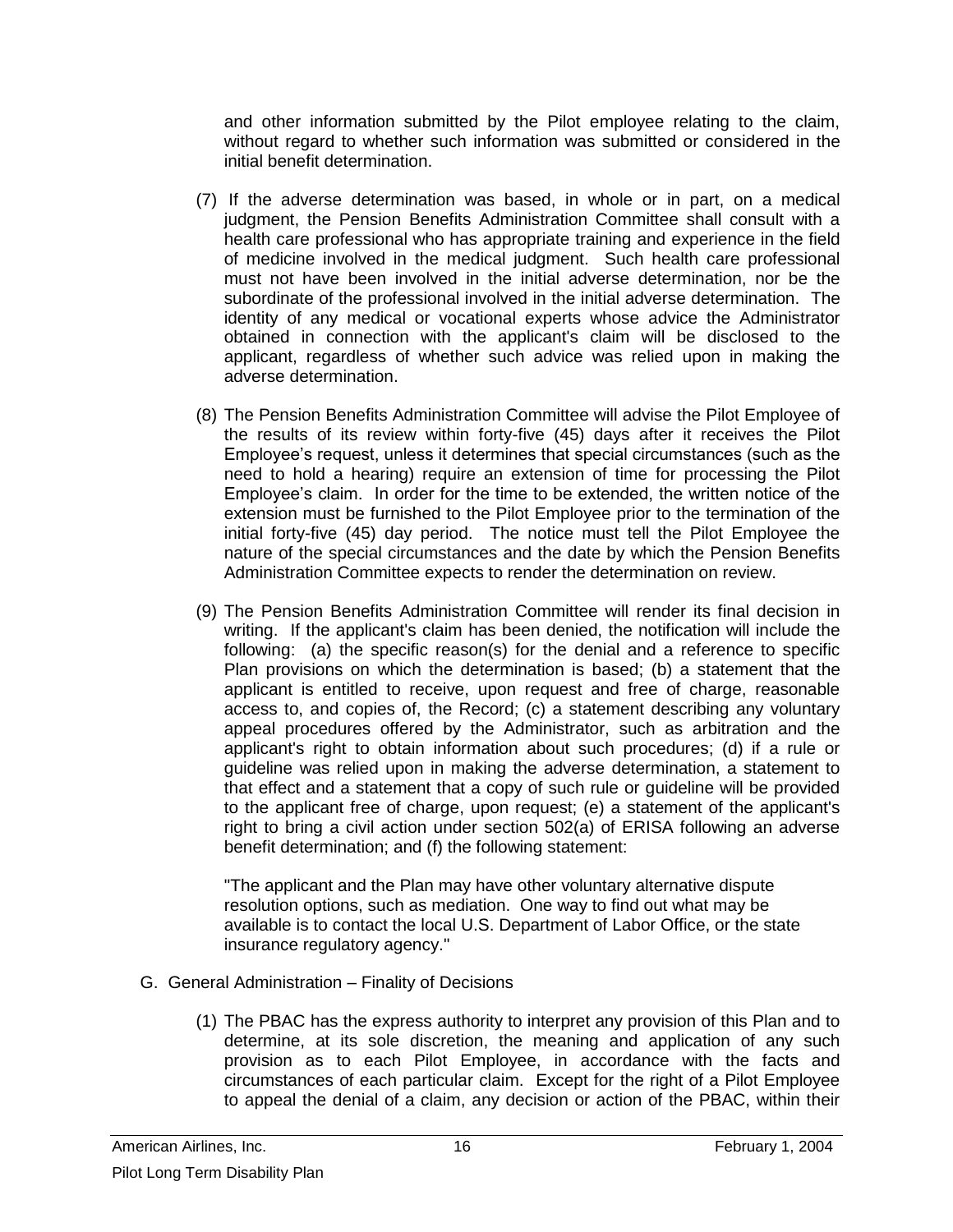scope of authority, shall be final and binding on all persons claiming a right to benefits under the Plan. No benefit shall be payable under the Plan, unless the PBAC determines in its sole discretion that such benefit is payable under the terms of the Plan.

(2) Effect of Certain Determinations Under Other Agreements. In administering the Plan, the Administrator shall be bound by any determination pursuant to the Agreements, as applicable. The Administrator shall not administer the Plan in any manner inconsistent with a final determination under such Agreements. Notwithstanding any other provision of this Plan, neither the interpretation of the Plan nor its administration shall as such be within the jurisdiction of such Agreements.

If the Administrator has any reasonable doubt that Disability payments are being received by the person entitled thereto, it shall, by registered mail addressed to the person concerned, at his address last known to the Administrator, notify such person that all unmailed and future Disability payments shall be henceforth withheld until the Pilot Employee provides the Administrator with evidence of entitlement to such benefit and his proper mailing address.

## **IX.** FIDUCIARIES' DUTIES

## A. Fiduciaries

The "Fiduciaries" (herein so called) of the Plan shall be the following:

- (1) The Company;
- (2) The Employers;
- (3) The Administrator;
- (4) The Pension Benefits Administration Committee;
- (5) Such other person or persons that are designated to carry out fiduciary responsibilities under the Plan.

Any person or group of persons may serve in more than one fiduciary capacity with respect to the Plan. A fiduciary may employ one or more persons to render advice with regard to any responsibility such fiduciary has under the Plan. Each fiduciary shall discharge the his duties and responsibilities with respect to this Plan in accordance with the provisions more particularly set forth in this Plan.

B. Allocation of Responsibilities

The powers and responsibilities of the fiduciaries are hereby allocated as indicated below:

(1) Company. The Company shall be responsible for all functions assigned or reserved to it under the Plan. Any authority assigned or reserved to the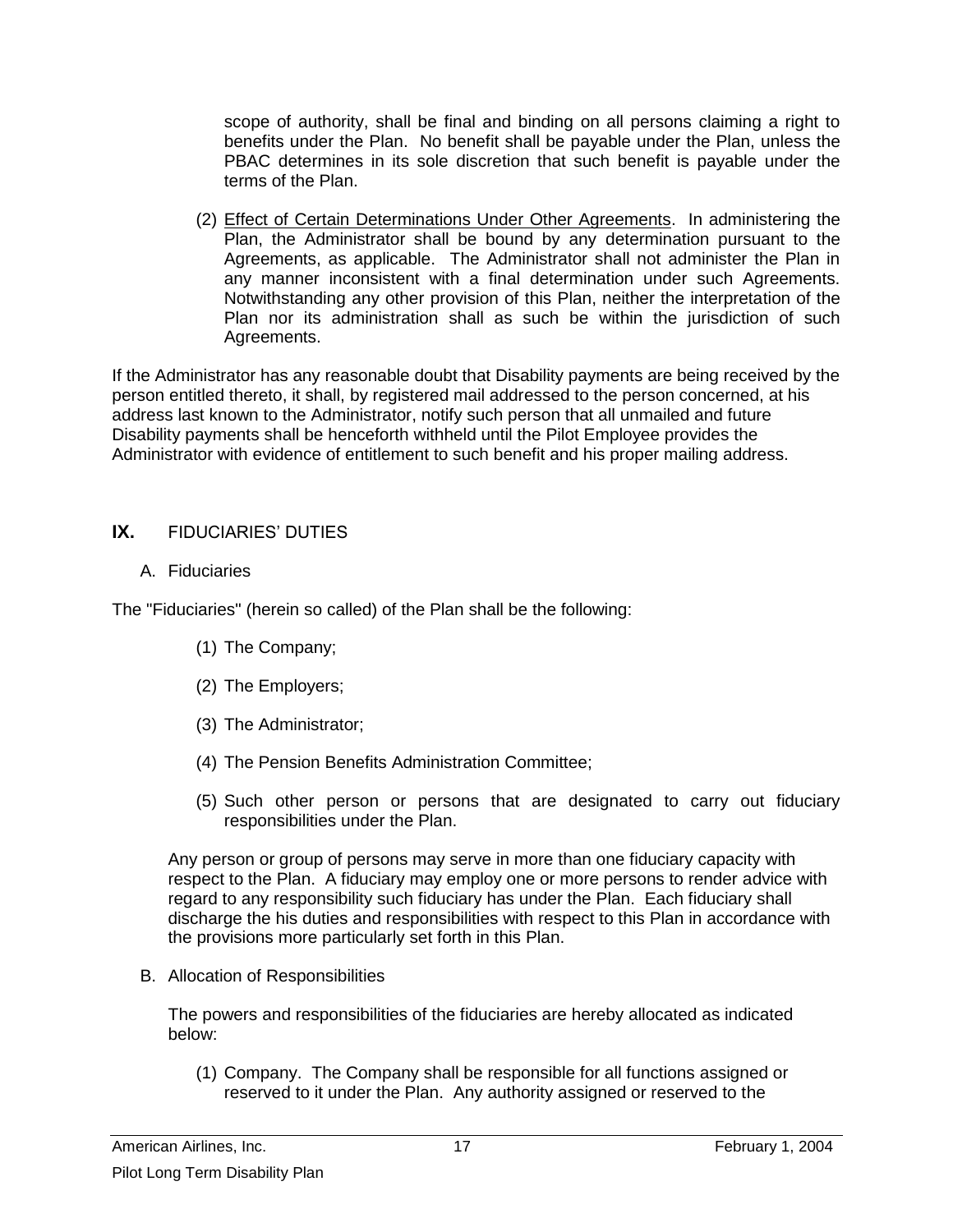Company under the Plan shall be exercised by resolution of the members of the Board of Directors.

- (2) Employer. The Employer shall be responsible for all functions assigned or reserved to it under the Plan. Any authority assigned or reserved to the Employer under the Plan shall be exercised by resolution of the Employer's board of directors.
- (3) Administrator. The Administrator shall have the responsibility and authority to control the operation and administration of the Plan in accordance with the terms of the Plan, except with respect to duties and responsibilities specifically allocated to other fiduciaries.
- (4) Pension Benefits Administration Committee. The Pension Benefits Administration Committee shall have the responsibility and authority to control the operation and administration of the Plan in accordance with the terms of the Plan, except with respect to duties and responsibilities specifically allocated to other fiduciaries.
- (5) Allocation of Responsibilities. Powers and responsibilities may be allocated to other fiduciaries as provided for under this Section.

This Section is intended to allocate to each fiduciary the individual responsibility for the prudent execution of the functions assigned to it, and none of such responsibilities or any other responsibility shall be shared by two (2) or more of such fiduciaries unless such sharing shall be provided for by a specified provision of the Plan.

C. Procedures for Delegation and Allocation of Responsibilities

Fiduciary responsibilities may be allocated as follows:

- (1) The Administrator may specifically allocate responsibilities to specified individuals.
- (2) The Company may designate one or more individuals or committees of individuals to carry out any of its fiduciary responsibilities in connection with the Plan. Any such designation may be made in the Plan, by the Board of Directors or by an officer or officers duly authorized by the Board of Directors to make such designation on behalf of the Company. Any designation, or revocation thereof made by the Board of Directors or by such officer or officers shall be made in writing, shall specify the responsibilities which the designee is to carry out and shall be filed with the Secretary of the Company, from whom the name and committee assignment, if any, of all individuals so designated and of any officers authorized to make such designations shall be available.
	- (a) The Pension Benefits Administration Committee may designate a person or persons other than a fiduciary to carry out fiduciary responsibilities under the Plan, provided that the authority granted the Pension Benefits Administration Committee under this subparagraph shall not cause any person or persons employed to perform ministerial acts and services for the Plan to be deemed fiduciaries of the Plan.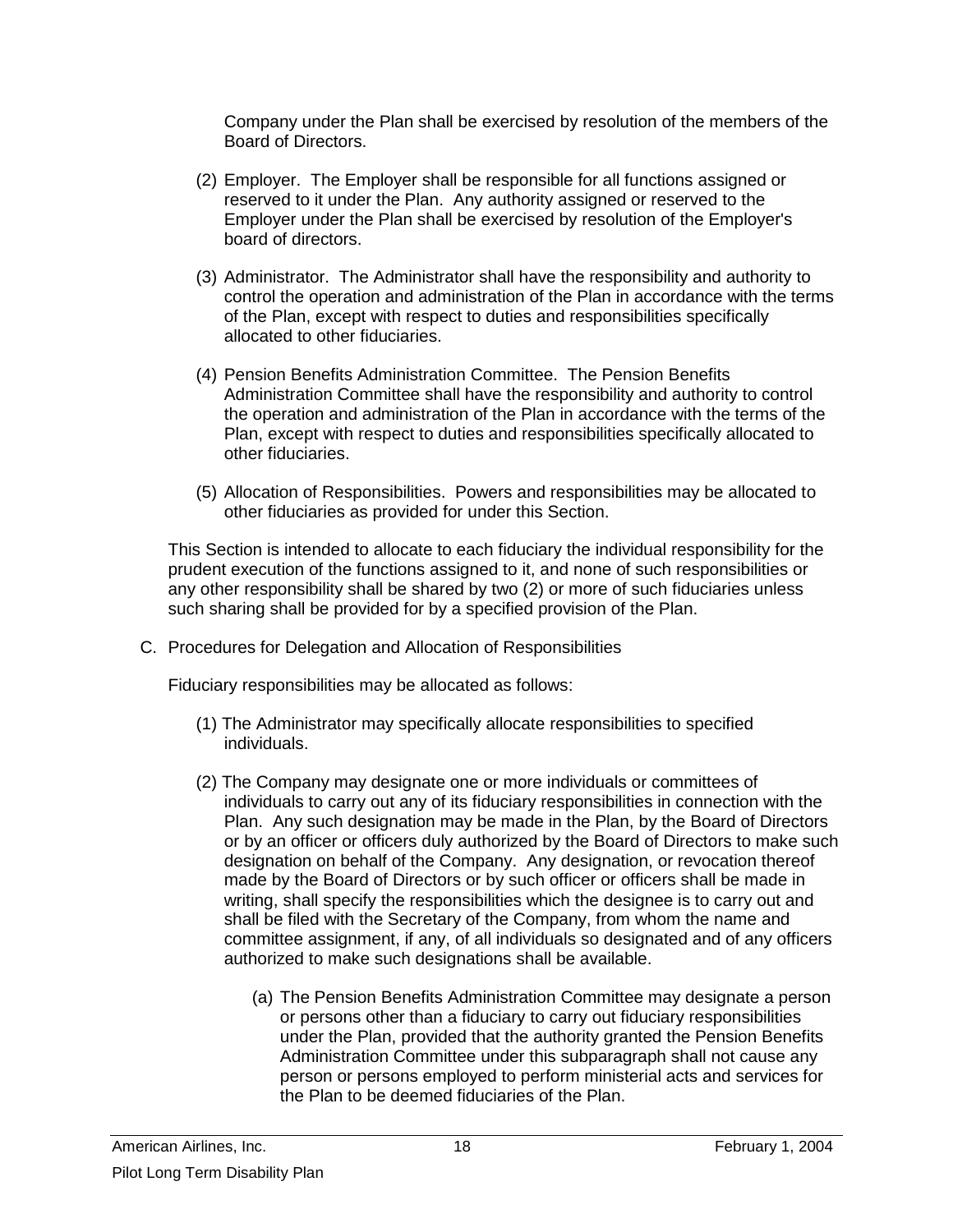Any allocation of responsibilities pursuant to this Section shall be made by filing a written notice thereof with the Administrator and the Company specifically designating the person or persons to whom such responsibilities or duties are allocated and specifically setting out the particular duties and responsibilities with respect to which the allocation or designation is made.

D. General Fiduciary Standards

A fiduciary shall discharge his duties with respect to the Plan solely in the interest of the Pilot Employees and:

- (1) For the exclusive purpose of providing benefits to Pilot Employees and defraying reasonable expenses of administering the Plan;
- (2) With the care, skill, prudence, and diligence under the circumstances then prevailing that a prudent man acting in a like capacity and familiar with such matters would use in the conduct of an enterprise of a like character and with like aims; and
- (3) In accordance with the documents and instruments governing the Plan, insofar as such documents and instruments are consistent with the provisions of Title I of ERISA.
- E. Liability Among Co-Fiduciaries
	- (1) Except for any liability which a fiduciary may have under ERISA, a fiduciary shall not be liable for the breach of a fiduciary duty or responsibility by another fiduciary of the Plan except in the following circumstances where:
		- (a) The fiduciary participates knowingly in, or knowingly undertakes to conceal, an act or omission of such other fiduciary, knowing such act or omission is breach;
		- (b) The fiduciary's failure to comply with the general fiduciary standards in the administration of the fiduciary's specific responsibilities that give rise to their status as a fiduciary has enabled such other fiduciary to commit a breach; or
		- (c) The fiduciary has knowledge of a breach by such other fiduciary and does not undertake reasonable efforts under the circumstances to remedy the breach.

(2) Liability Where Allocation is in Effect. To the extent that fiduciary responsibilities are specifically allocated either by a fiduciary or pursuant to the express terms hereof to any person or persons, then such fiduciary shall not be liable for any act or omission of such person in carrying out such responsibility except to the extent that the fiduciary violated this Section: (1) with respect to such allocation or designation, (2) with respect to the establishment or implementation of the procedure for making such an allocation or designation, (3) in continuing the allocation or designation, or (4) if the fiduciary would otherwise be liable in accordance with this Section.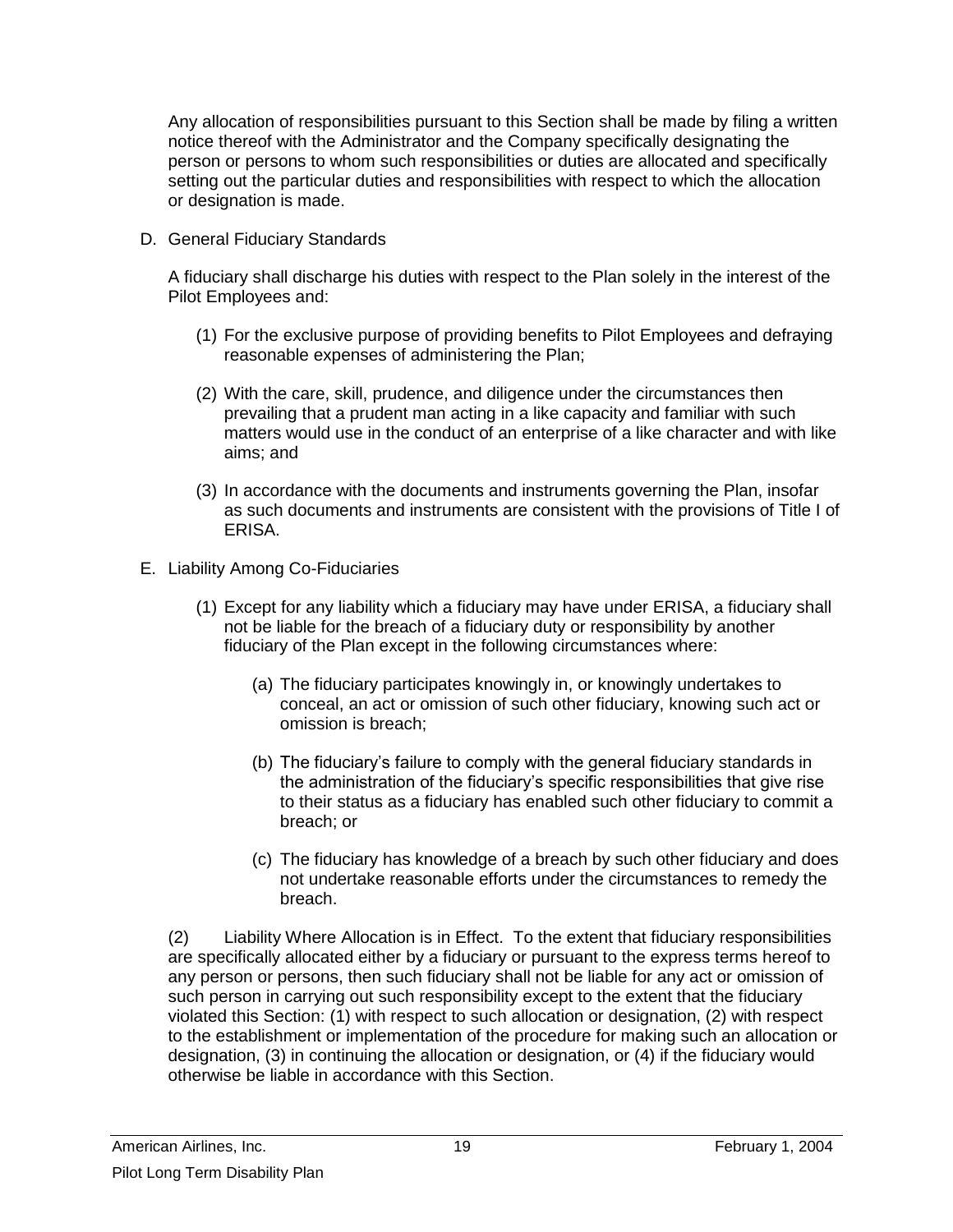(3) No Responsibility for Employer Action. Neither the Administrator nor the Pension Benefits Administration Committee shall have any obligation or responsibility with respect to any action required by the Plan to be taken by an Employer, or any Pilot Employee.

(4) No Duty to Inquire. Neither the Administrator nor the Pension Benefits Administration Committee shall have any obligation to inquire into or be responsible for any action or failure to act on the part of the others.

(5) Successor Fiduciary. No fiduciary shall be liable with respect to any breach of fiduciary duty if such breach was committed before becoming a fiduciary or after ceasing to be a fiduciary.

- F. Amendment and Duration of the Plan
	- (1) Amendment and Termination of the Plan. The Company expects to continue the Plan indefinitely but it necessarily reserves the right to amend the Plan, in whole or in part, at any time or from time to time, and to suspend or terminate the Plan, in whole or in part, at any time, by action of the Board of Directors, subject to the Agreements.
	- (2) Limitation on Amendment and Termination of the Plan. No amendment, suspension or termination of the Plan otherwise permitted will deprive any Pilot Employee, of their right to any benefits to which any such person is entitled on the date such amendment, suspension or termination becomes effective. No such action will operate to affect adversely the benefits of Pilot Employees then retired or Disabled, securing such benefits.
- G. Procedure for Amendment

Any amendment which is required to be made to the Plan by ERISA, or by any regulations or interpretations issued by the Department of Labor or the Internal Revenue Service with respect to the requirements of ERISA, shall be made by action of the Pension Benefits Administration Committee, subject to the Agreements. All other amendments to the Plan may be made by action of the Board of Directors, or by such person or persons, including the Pension Benefits Administration Committee, as may be designated, to exercise the authority of the Company to amend the Plan, subject to the Agreements.

H. Merger with Other Plans

The Plan shall not be merged or consolidated with other plans.

I. Execution of Receipts and Releases

Any payment to any Pilot Employee, or to his legal representative, in accordance with the provisions of the Plan, shall to the extent thereof be in full satisfaction of all claims hereunder against the Plan. The Administrator may require such Pilot Employee or legal representative as a condition precedent to such payment, to execute a receipt and release therefor in such form as it shall determine.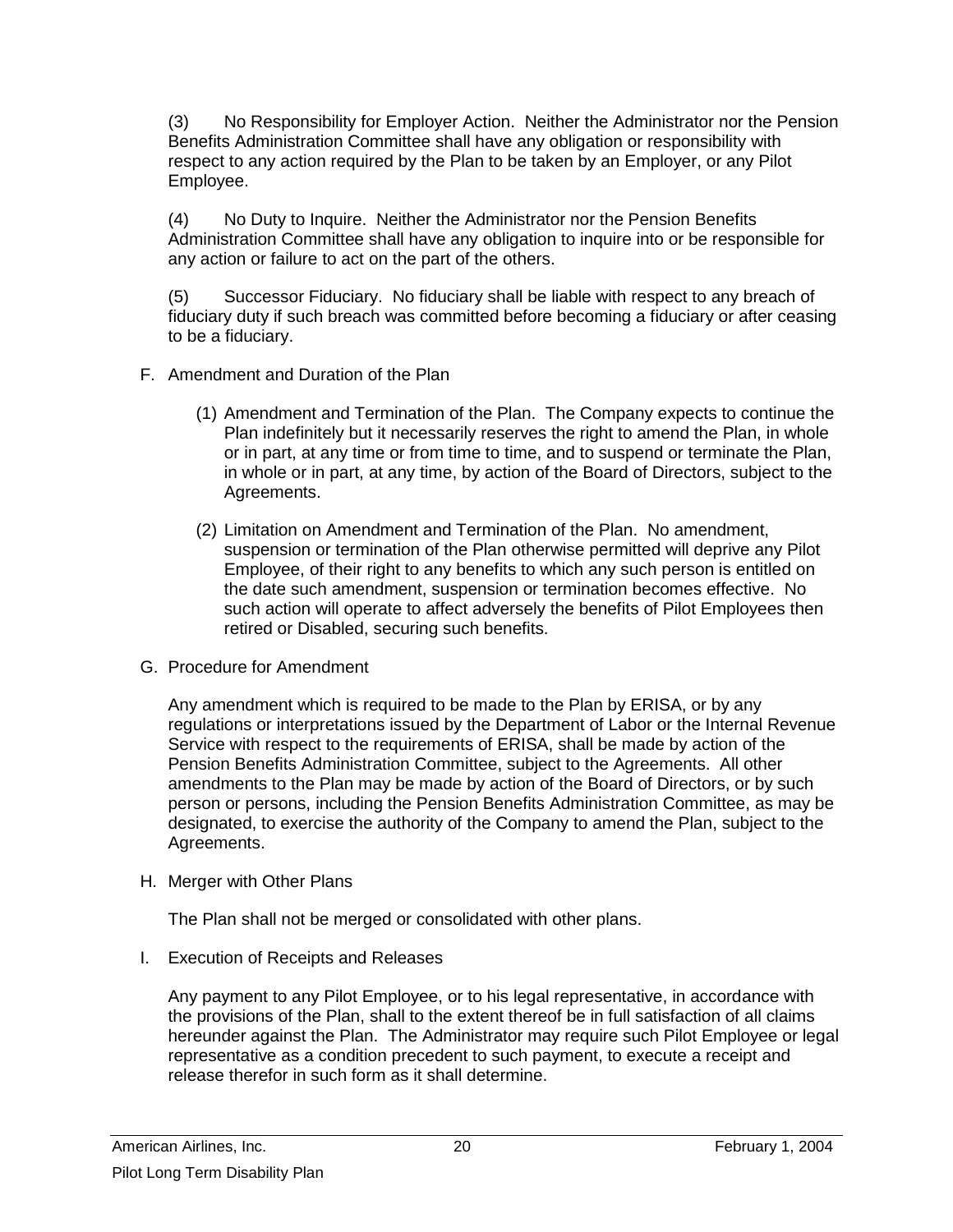#### J. Rights of Pilot Employees

Nothing contained in the Plan shall be construed as creating a contract of employment between the Employer and any Pilot Employee, as granting any rights to any Pilot Employee to be continued as such or which would otherwise affect his or her employment in any status with the Employer or as limiting the right of the Employer to discharge any Pilot Employee whether with or without cause.

#### K. Payment of Expenses

All expenses incident to the administration, termination, and protection of the Plan, including but not limited to legal, actuarial, and accounting fees, which are administrative expenses properly allocable with respect to the Plan as determined by the Administrator, in its sole and absolute discretion, shall be paid by the Employer.

#### L. Obligations of the Company

The obligations of the Company under the Plan shall be limited to those obligations specifically assumed by it under the terms hereof, together with such additional obligations, if any, as may be imposed upon the Company by applicable law.

#### M. Headings

The titles and headings are included for convenience of reference only and are not to be considered in construing the provisions hereof.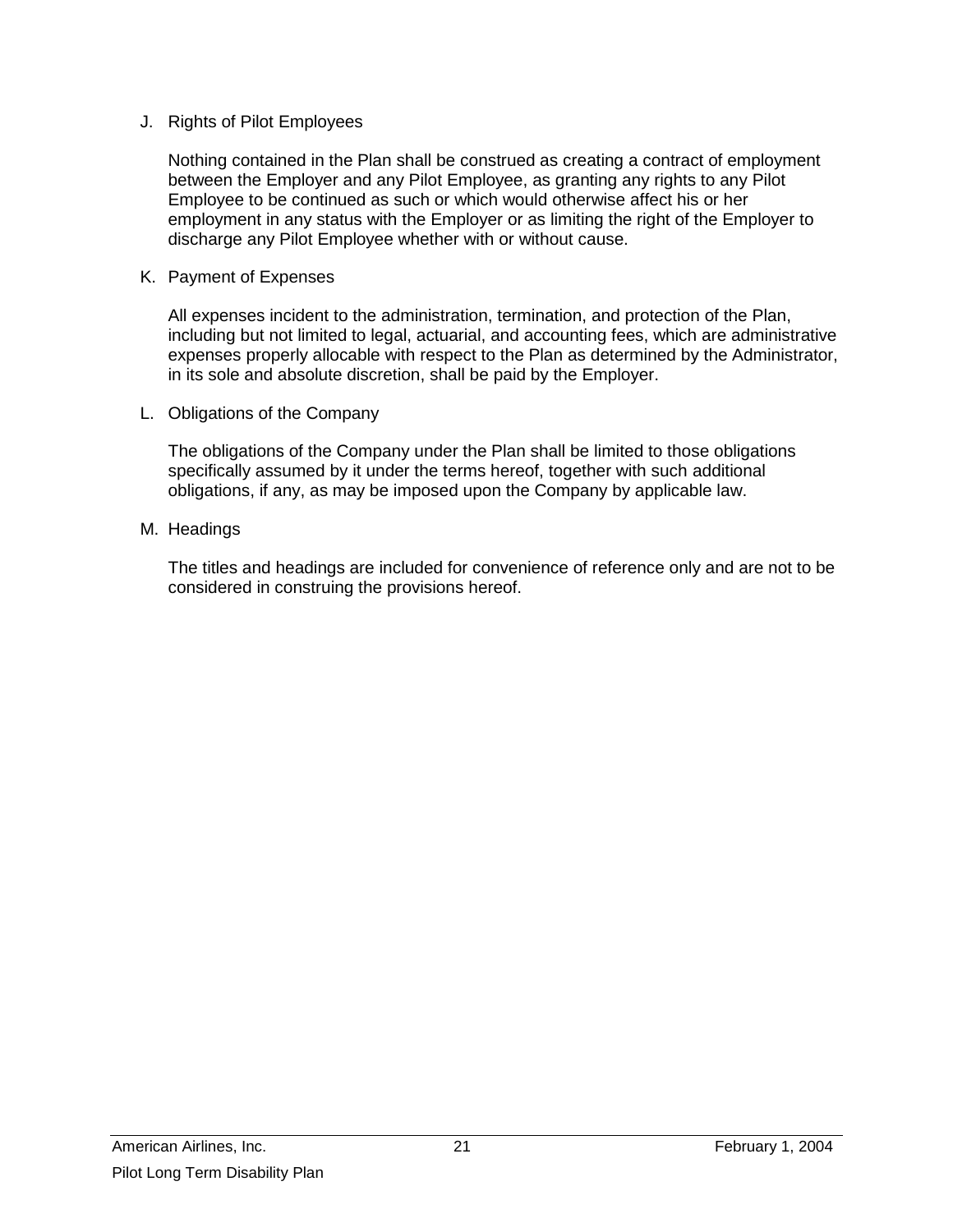## **GENERAL INFORMATION ABOUT THE PLAN**

#### **YOUR RIGHTS UNDER ERISA**

This section contains statements of your rights under the Employee Retirement Income Security Act (ERISA) of 1974, as amended from time to time. This legal notice follows the format provided by federal regulations and summarizes your rights under the law.

As a participant in a plan governed by ERISA, you have been given information about Plan coverages and benefits.

To help Plan participants resolve disputes and to avoid inconvenience or delay of payment for eligible expenses, the Plan provides descriptions of claim and appeal procedures, as well as addresses, telephone numbers, and other references where you may obtain additional information and assistance.

As a participant in an ERISA plan, you are entitled to:

 Examine, without charge, all Plan documents and copies of all documents filed with the U.S. Department of Labor, such as the annual report and plan description. These documents can be examined without charge in the Plan Administrator's office. They can also be examined without charge at the Association's office. Obtain copies of all Plan documents and other Plan information from the Plan Administrator at the address shown on page 40. The Plan Administrator may make a reasonable charge for the copies, to the extent charges are allowed by law. Any materials requested by you should be received within 30 days of receipt of your request unless the materials are not sent because of circumstances beyond the control of the Plan Administrator, in which case, the Plan Administrator will notify you of the circumstances and when the materials will be sent to you.

The Plan Administrator makes available all documents required by law, including a summary of the Plan's Annual Financial Report. Additional information is also provided which may be helpful to you in making the best use of your benefits.

ERISA also imposes obligations upon those persons responsible for the operation of the Plan. Such persons are referred to as "fiduciaries" under the law. Fiduciaries must act solely in the interest of the Plan participants, and they must act prudently in the performance of their duties. Fiduciaries may be removed for violating these rules and are required to make good any losses they have caused the Plan.

In carrying out their respective responsibilities under the Plan, the Plan Administrator and other Plan fiduciaries shall have discretionary authority to interpret the terms of the Plan and to determine eligibility for and entitlement to Plan benefits in accordance with the terms of the Plan. Any interpretation or determination made pursuant to such discretionary authority shall be given full force and effect under the Plan, unless it can be shown that the interpretation or determination was arbitrary and capricious.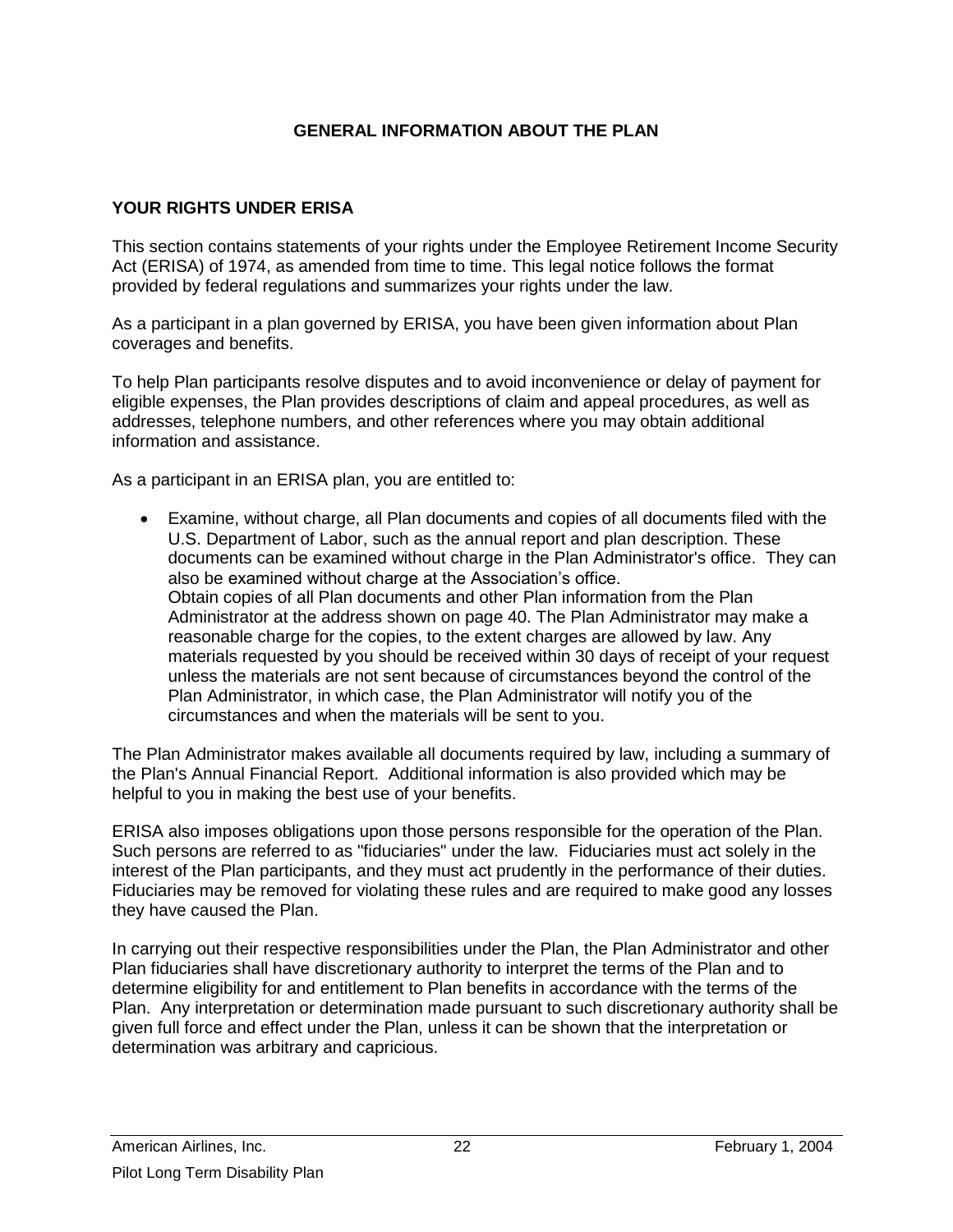No one may discharge you, or otherwise discriminate against you, to prevent you from receiving a benefit or from exercising rights under ERISA.

If your claim for benefits is denied, you must receive a written explanation of the reason. You have the right to a review and reconsideration of your claim. If your claim is improperly denied, or if fiduciaries are misusing Plan money, you have the right to file suit in a federal or state court. You will be responsible for the cost of any legal action, although the court may require the other party to pay a part of or all of the legal costs, including attorney's fees, if you are successful in your lawsuit. However, if you are not successful in your lawsuit, for example, if the court finds your claim is frivolous, the court may order you to pay all legal costs.

If you have any questions about this statement or about your rights under ERISA, contact the Plan Administrator or the nearest area office of the Employee Benefit Services Administration (formerly, the Pension and Welfare Benefits Administration), U.S. Department of Labor, listed in your telephone directory or the Division of Technical Assistance and Inquiries, Pension and Welfare Benefits Administration, U.S. Department of Labor, 200 Constitution Avenue, N.W., Washington D.C.20210.

For general information contact:

#### **HR Employee Services**

MD 5141-HDQ American Airlines, Inc. P. O. Box 619616 DFW Airport, Texas 75261-9616 (800) 447-2000

E-mail to: [Employee.Services@aa.com](mailto:Employee.Services@aa.com)

Web Address: [jetnet.aa.com.](http://jetnet.aa.com/) (Select "Benefits and Pay" from the *Jetnet* main landing page).

For information about your claims, contact your local Flight Administration office.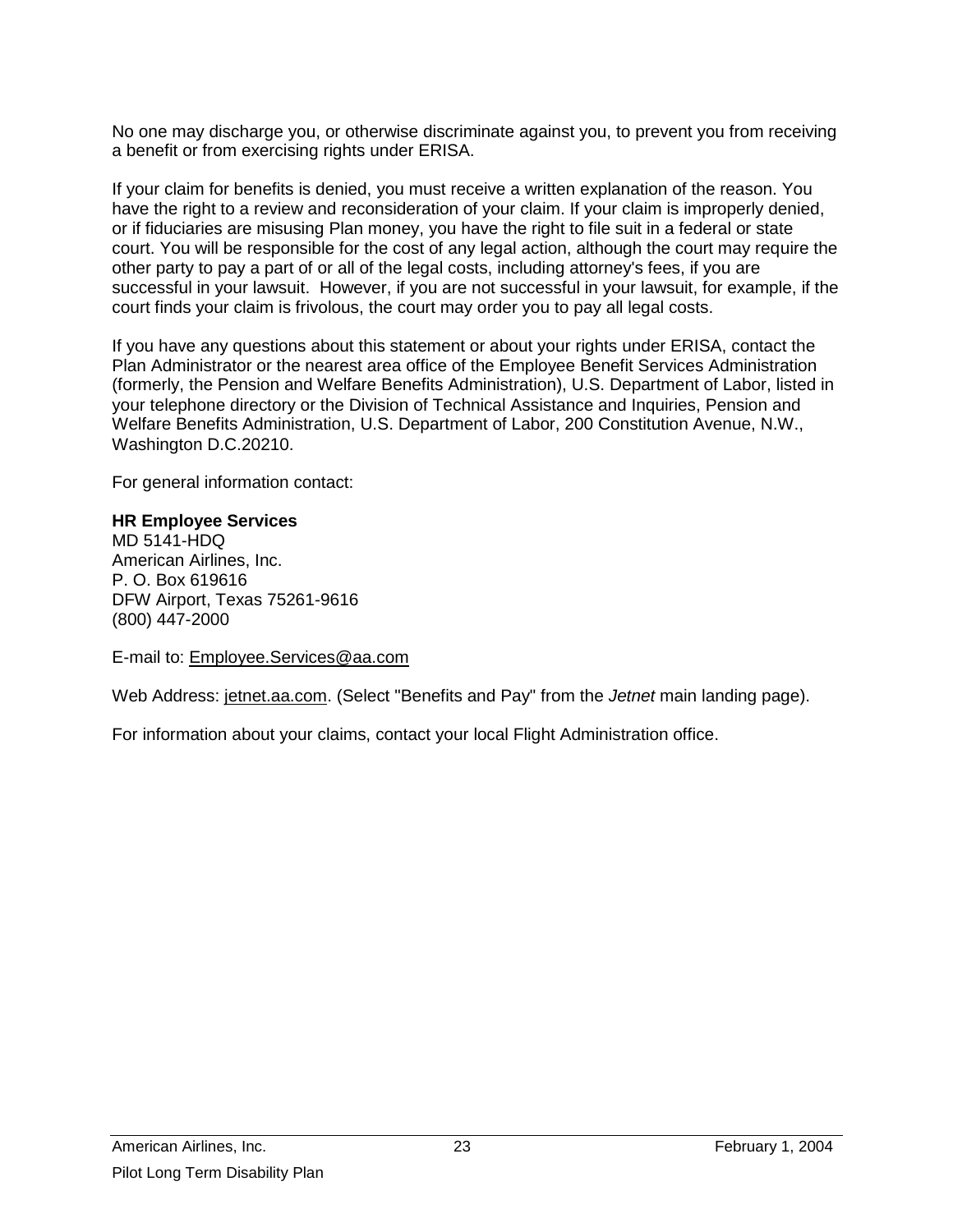## **PLAN INFORMATION**

| <b>PLAN NAME:</b>          | American Airlines, Inc. Pilot Long Term Disability Plan |
|----------------------------|---------------------------------------------------------|
| <b>PLAN NUMBER:</b>        | 513                                                     |
| <b>TYPE OF PLAN:</b>       | Long Term Disability                                    |
| <b>EFFECTIVE DATE:</b>     | February 1, 2004                                        |
| <b>PLAN ADMINISTRATOR:</b> | American Airlines, Inc.                                 |
|                            | Mailing address:                                        |
|                            | Mail Drop 5187-HDQ                                      |
|                            | P. O. Box 619616                                        |
|                            | DFW Airport, Texas 75261-9616                           |
|                            | 800-447-2000                                            |
| <b>PLAN SPONSOR:</b>       | American Airlines, Inc.                                 |
| <b>EMPLOYER ID NUMBER:</b> | 13-1502798                                              |
| <b>AGENT FOR SERVICE</b>   |                                                         |
| <b>OF LEGAL PROCESS:</b>   | Managing Director, Employee Services                    |
|                            | American Airlines, Inc.                                 |
|                            | Mailing address:                                        |
|                            | Mail Drop 5112-HDQ                                      |
|                            | P. O. Box 619616                                        |
|                            | DFW Airport, Texas 75261-9616                           |
|                            | Street address:                                         |
|                            | Mail Drop 5112-HDQ                                      |
|                            | 4333 Amon Carter Blvd                                   |
|                            | Fort Worth, TX 76155                                    |